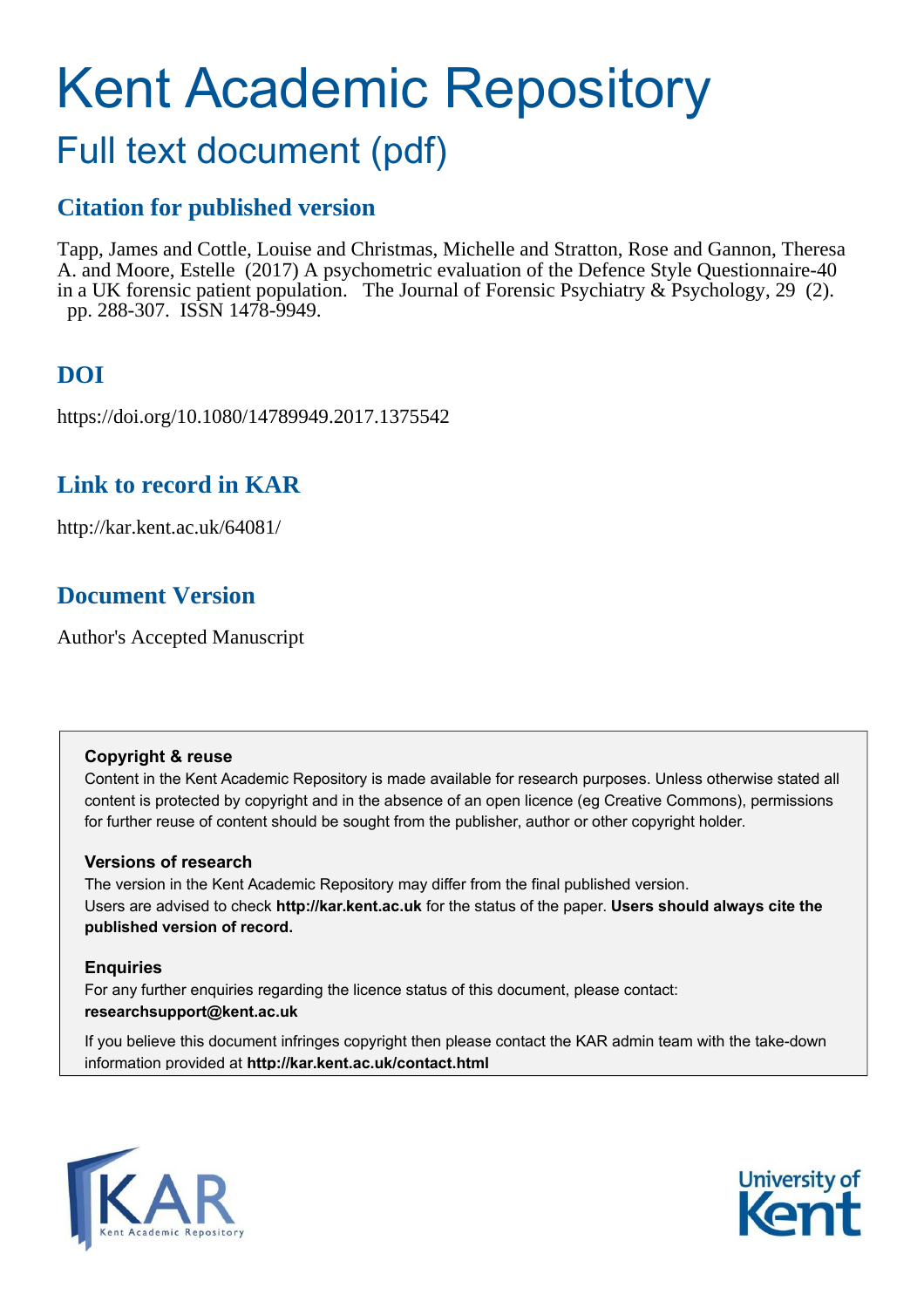#### RUNNING HEAD: EVALUATION OF DEFENSE STYLE QUESTIONNAIRE

**A Psychometric Evaluation of the Defense Style Questionnaire-40 in a UK Forensic Patient Population** 

**James Tapp<sup>a</sup> , Louise Cottle<sup>b</sup> , Michelle Christmas<sup>a</sup>, Rose Stratton<sup>a</sup> , Theresa A. Gannon<sup>b</sup> and Estelle Moore<sup>a</sup>** 

**Affiliations** 

**a Centralised Groupwork Service, Broadmoor Hospital, Crowthorne, Berkshire, RG45 7EG** 

**b CORE-FP, School of Psychology, University of Kent, Canterbury, Kent, CT2 7NP**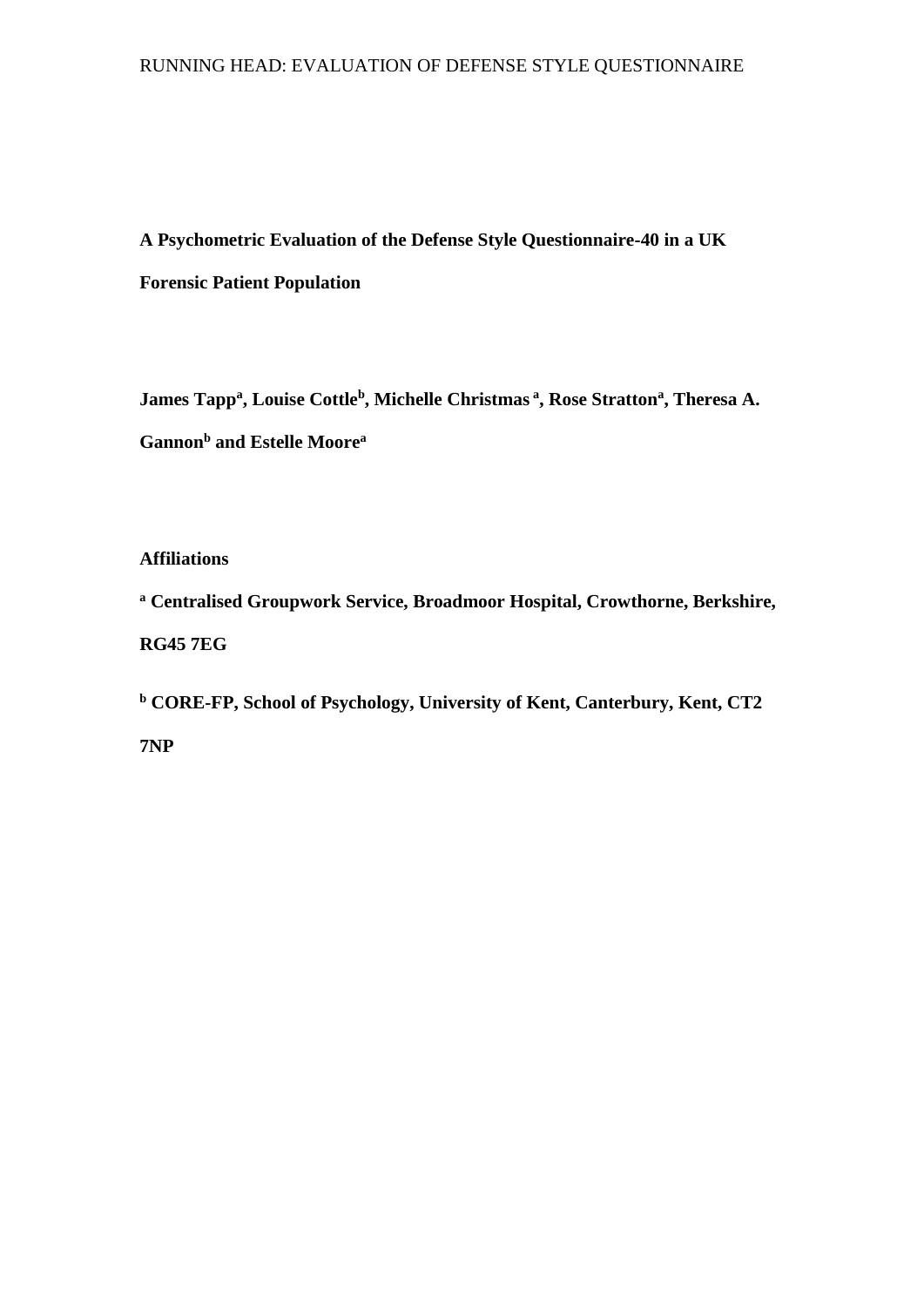#### **Abstract**

Psychological defense mechanisms have been considered important personality processes in the onset, maintenance, and recovery of mental disorders. More recently their application to understanding presenting problems and as potential outcome indicators for forensic mental health patients has been recommended. However, to date there have been no investigations into the reliability and factor structure of defense mechanism assessments for this population. The current study investigated the factor structure and internal consistency and test re-test reliability of the Defense Style Questionnaire-40 for 160 adult male UK forensic patients. The three-factor model of defences proposed by the DSQ-40 developers was not confirmed in the study sample. Reliability indices of the three factors indicated that the Immature factor was the most 'acceptable' in terms of internal consistency. Test-retest reliability coefficients ranged from .70 to .91. A revised three-factor structure that closely corresponds to the original validation study is recommended following an exploratory factor analysis. The findings are compared with previous reliability and factor analytic evaluations of the DSQ-40, and recommendations for its use with forensic patients are discussed.

Keywords: forensic patients, defense style questionnaire, assessment, reliability, confirmatory factor analysis.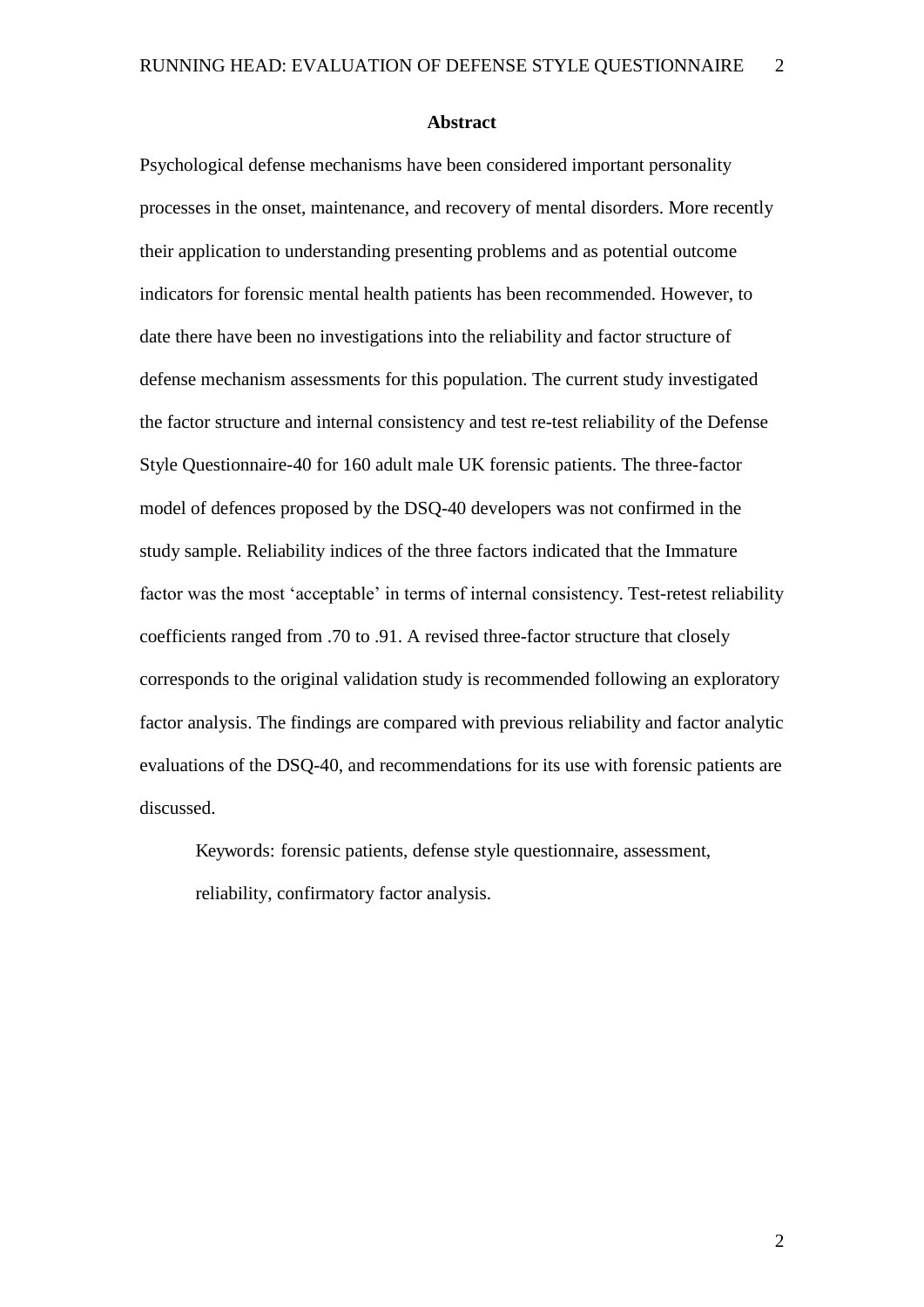A Psychometric Evaluation of the Defense Style Questionnaire-40 in a UK Forensic Patient Population

Defense mechanisms are defined as automatic, often involuntary psychological processes that occur out of a person's awareness, protecting them from anxieties and other internal or external stressors (Bond & Vaillant, 1986; Cramer, 1991; Freud, 1926). Initially originating in psychodynamic theory, defenses were considered functional to protecting one's sense of self by offering relief (through the defense of repression) from instinctive drives, in particular sexual and aggressive impulses, which would challenge a person's internalized standards (Baumeister, Dale & Sommer, 1998). Based on this function, defenses were viewed as important adaptive processes in coping with difficult emotions. However, when occurring excessively or ineffectively, it has been argued that these mechanisms can distort how reality is made sense of and negatively impact upon healthy psychological adjustment and relationships with others (Bond, 2004; Cramer, 1987; Johnson, Bornstein, & Krukonis, 1992).

The early concepts of defense mechanisms came under empirical scrutiny, and the existence of such processes was questioned on the basis of competing explanations (see Holmes, 1968, 1978). However, the perceived clinical validity and utility of psychological defenses reported by practitioners, and theoretical interest from other fields of enquiry beyond psychoanalysis supported their continued investigation in the field of personality assessment (Cooper, 1998; Cramer, 2000; Fenichel, 1945). To date, defense mechanisms have been investigated across a broad range of fields in psychology including: the aetiology and maintenance of, and recovery from, mental disorders (Andrews et al., 1993; Bond, 2004; Vaillant, 1971, 1994); physical well-being (MacGregor et al., 2003); social functioning (Vaillant,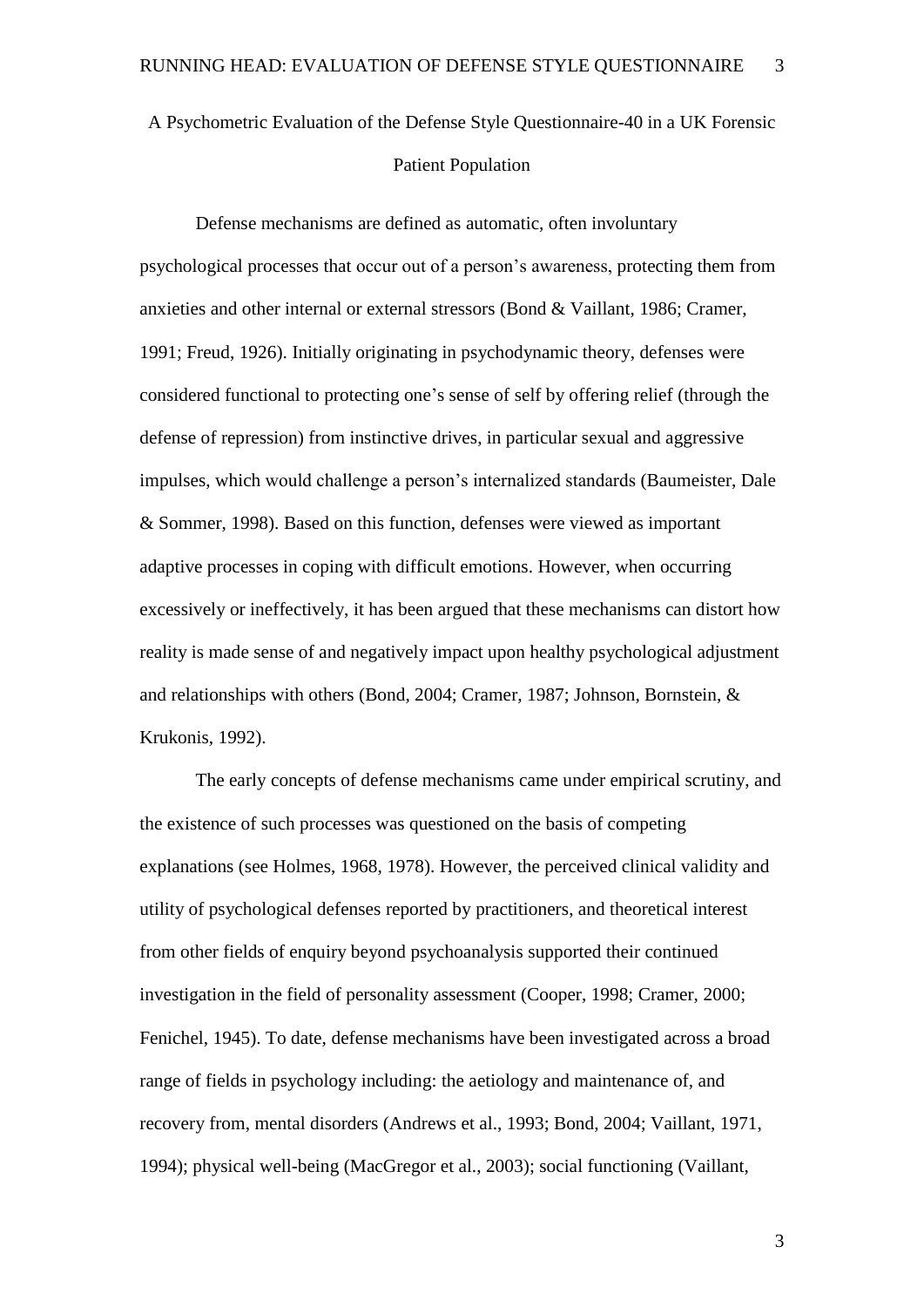1977) and childhood and adolescent development (Cramer, 1997). To give an example for the latter field, investigations into strong defense use in adolescents have demonstrated reduced levels of moral judgement. For a useful review of the ways in which defense mechanisms have been related to psychosocial problems see Cramer (2000).

One arena in which psychological defenses have received less attention, but are arguably relevant given existing research, is in forensic mental health. Forensic mental health patients are often described as presenting with complex, co-morbid mental disorders, including personality disorder, that are connected with high-risk behaviours, such as interpersonal violence (Taylor, Grounds & Snowden, 1993). Individuals in forensic mental health settings are also likely to have experienced childhood abuse, neglect, and/ or familial disruption (e.g., bereavement; domestic violence; Taylor, 1998), which are considered to impact on personality development and relationship functioning in adult life (Nickel & Egle, 2006). For the task of understanding and treating the wide range of needs reported for this particular patient group, there are a number of potential contributions that the concept of defense mechanisms can make to formulating both intra and inter personal difficulties (Vaillant, 1992).

A challenge that forensic patients face in their contact with services is encountering the (self and public) stigma of having a psychiatric disorder and an offender identity (Menditto, 2002). Identification with these labels as being part of one's personality perhaps expectedly can give rise to distress and shame (Corrigan, 2004). To defend against these, patients may conceal or deny distress, symptom experience, or risk (Cramer, 2000) and may even decline to participate in psychological therapy (Bowins, 2004; Thygesen, Drapeau, Trijsburg, Lecours, & de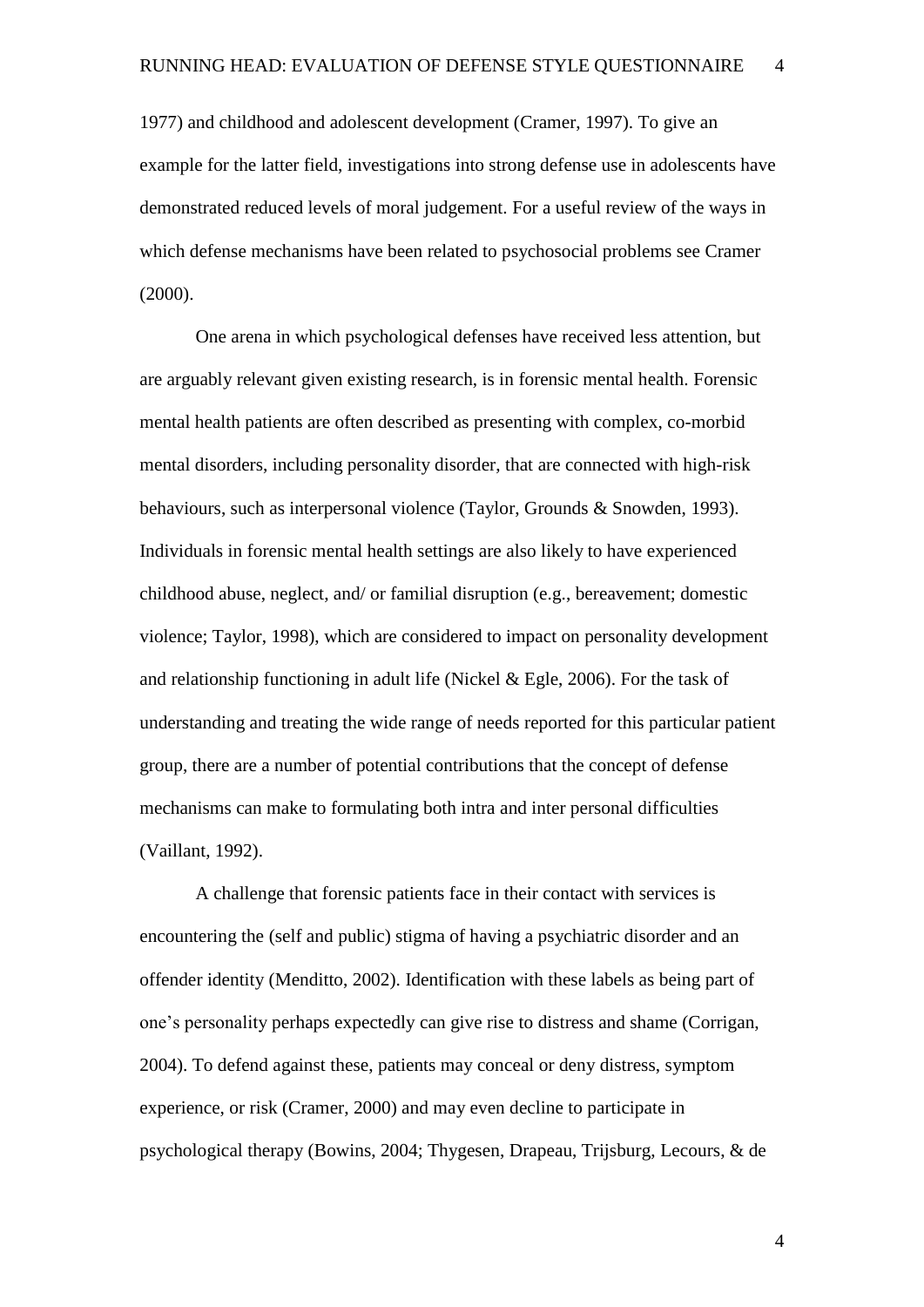Roten, 2008). On this basis it has been recommended that patient defenses are considered in determining suitability and responsivity for treatment approaches (Vaillant, 1994).

In connection with treatment planning, the assessment of defense mechanisms of forensic patients may also indicate important outcomes for this patient group that have tended to be overlooked (Huband, Duggan, McCarthy, Mason & Rathbone, 2014). These may relate to risk reduction, where the deployment of defense mechanisms has led to dangerous behaviours such as violence (Apter et al., 1989; Bateman, 1996) and mental health recovery, as previously referenced (Bond, 2004). An awareness of defence mechanisms of forensic patients may also be useful for working therapeutically with individuals who often have a history of transgressing peer and professional boundaries (Horvath, 2001; Moore, 2012). The challenge of identifying and reflecting on interpersonal exchanges in forensic settings that might be influenced by defensive processes is important in maintaining safe alliances, limiting the risk of boundary violations, and promoting an understanding of the use of defenses in relationships, including therapeutic alliances.

Given these potential implications for forensic practice an important objective is to determine how best to assess defense mechanisms. An initial challenge in this task is that the types and functions of defense mechanisms have been continually debated and revised since first introduced. For example, 17 defenses were initially described by Freud (1926), with subsequent developments, aimed at providing increasingly investigable and valid concepts (Freud, 1968; Kernberg, 1967; Vaillant, 1976; Klein, 1975). Whilst debate and refinement has and will likely continue, a common set of defenses can be outlined across competing positions that are also captured in the existing assessments of defense mechanisms (see Table 1). A further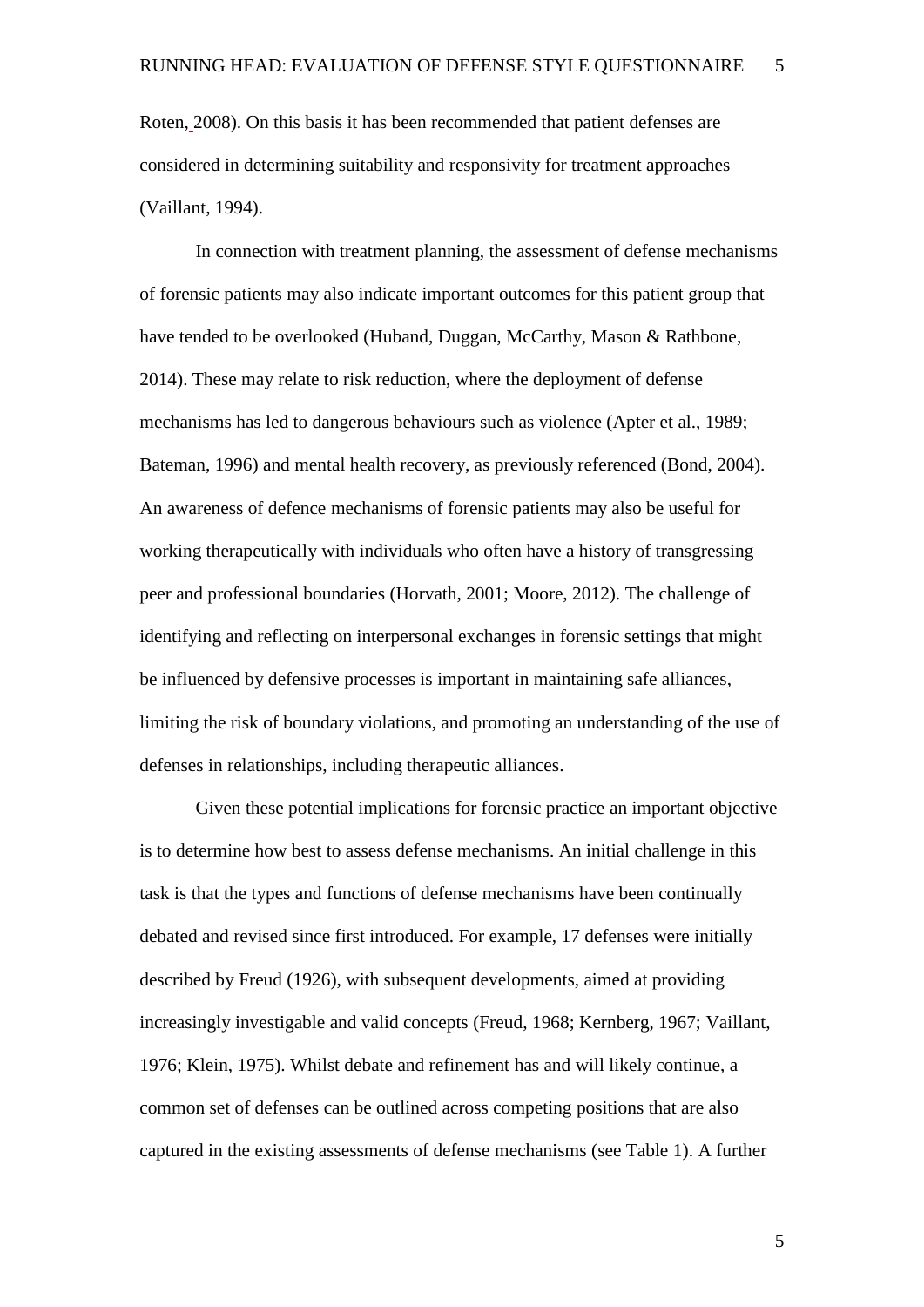challenge in the assessment of defenses lies in their experience as being outside of a person's awareness, which has potential implications, certainly for self-reporting (Bond, 2004; Davidson & MacGregor, 1998). Defense researchers have argued that whilst the activation or function of defenses may be difficult to be aware of, resulting behaviour from them may be observable, and individuals may also be able to reflect on attitudes or thoughts and behaviours when experiencing emotional stress, and therefore identify defensive processes (Andrews et al., 1993; Bond, 1986; Cramer, 1991; Vaillant, 1994). This it has been argued is the difference between defense mechanisms and defense (coping) styles, with the latter being a conscious and intentional effort by a person to overcome uncomfortable emotions (Cramer, 1998). It is at this intentional adaptation level that the current study focuses, in particular how defense styles might be reliably and validly assessed.

#### **Insert table 1 about here**

There are a number of existing self-report assessments of defense mechanisms including the Defense Mechanism Inventory (Gleser & Ihilevich, 1969), the Defense Mechanism Rating Scale (Perry & Cooper, 1986), the Coping and Defending Scales (Joffe & Naditch, 1977), the Life-Style Index (Plutchik, Kellerman, & Conte, 1979) and the Defense Style Questionnaire (DSQ; Bond, Gardner, Christian & Sigal, 1983). These have been variably tested in terms of reliability parameters and construct validity and their application to clinical populations (see Davidson & MacGregor, 1998 for a review). The one cited as the most widely researched, most consistent with psychiatric nosology and most extensively used with clinical samples, is the Defense Style Questionnaire (Bond, 2004; Vaillant, 1986).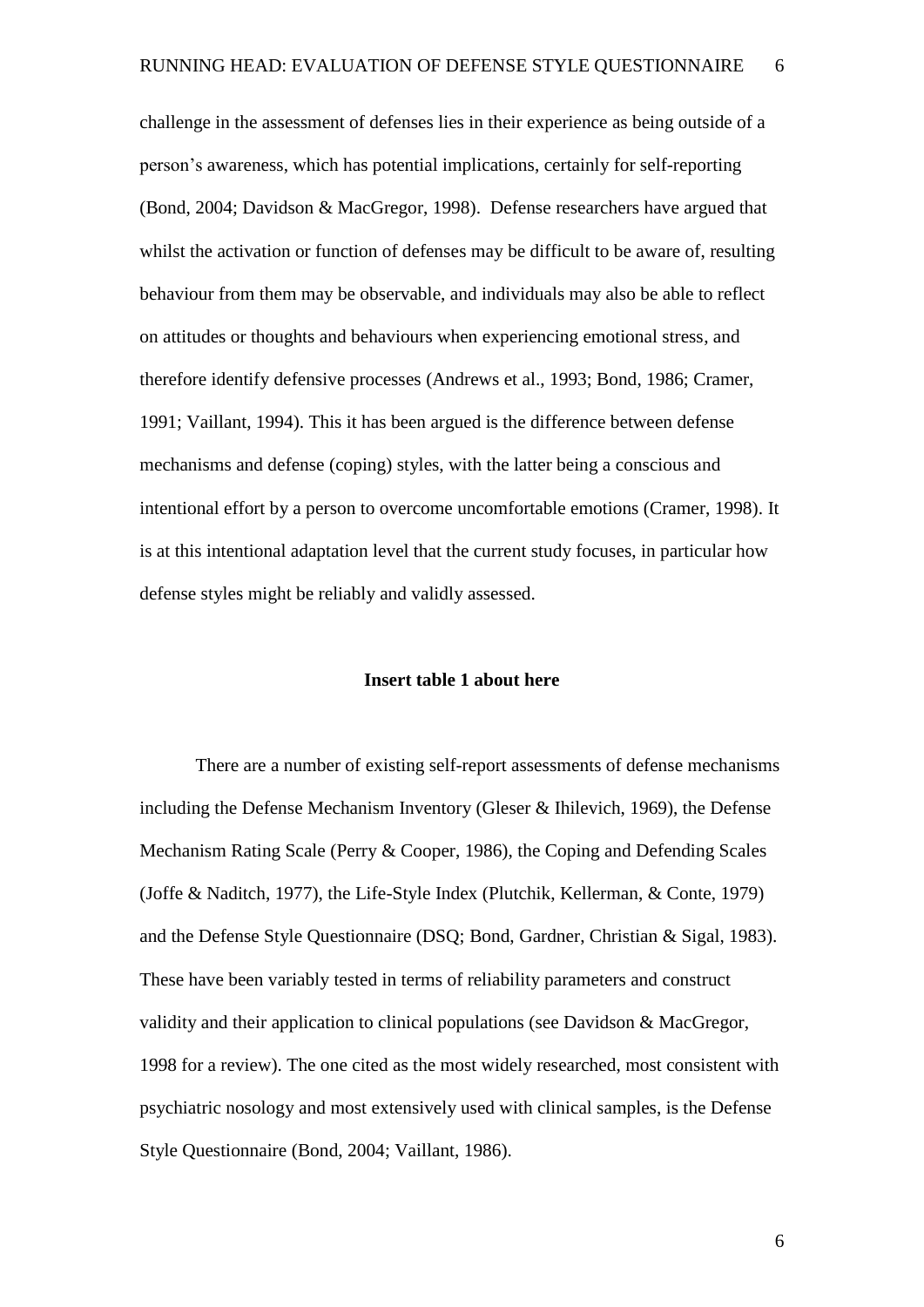The 40 item version of the DSQ (DSQ-40; Andrews et al., 1993) is one of the latest iterations of the assessment following revisions of earlier versions (Andrews, Pollock & Stewart, 1989; Bond et al., 1983; Bond et al., 1989; Vaillant, Bond & Vaillant, 1986) for reasons of: unreliable discrimination between patient and community samples, unclearly phrased items, inadequate explanation of item selection, fatigue effects, and unequal item representations for defenses (Saint-Martin, Valls, Rousseau, Callahan & Chabrol, 2013; Thygesen et al., 2008). The DSQ-40 assesses 20 different defenses that are hierarchically categorized as three key defense styles: immature, mature and neurotic. These three styles have been argued to be more robust than previous DSQ factor solutions, which were based on sample sizes inadequate to warrant factor analysis methods (Thygesen et al., 2008).

Since the development of the DSQ-40, investigations into its factor structure and reliability (internal consistency and test re-test) in various settings have produced mixed findings, whereby differing factor structure solutions have been proposed, ranging from 3 to 6 factors, and internal consistency coefficients for the three factors proposed by the developers have varied from .51 to .85 (Andrews et al., 1993; Lopez & Gormley, 2002; Ruutu et al., 2006; Watson & Sinha, 1998). Based on these findings, and the absence of psychometric investigations in forensic mental health settings it is difficult to extrapolate whether the DSQ-40 would be a reliable and valid assessment for forensic mental health patients. The current study therefore investigated the factor structure; internal consistency and test re-test reliability of the DSQ-40 with forensic patients detained in a UK secure hospital setting.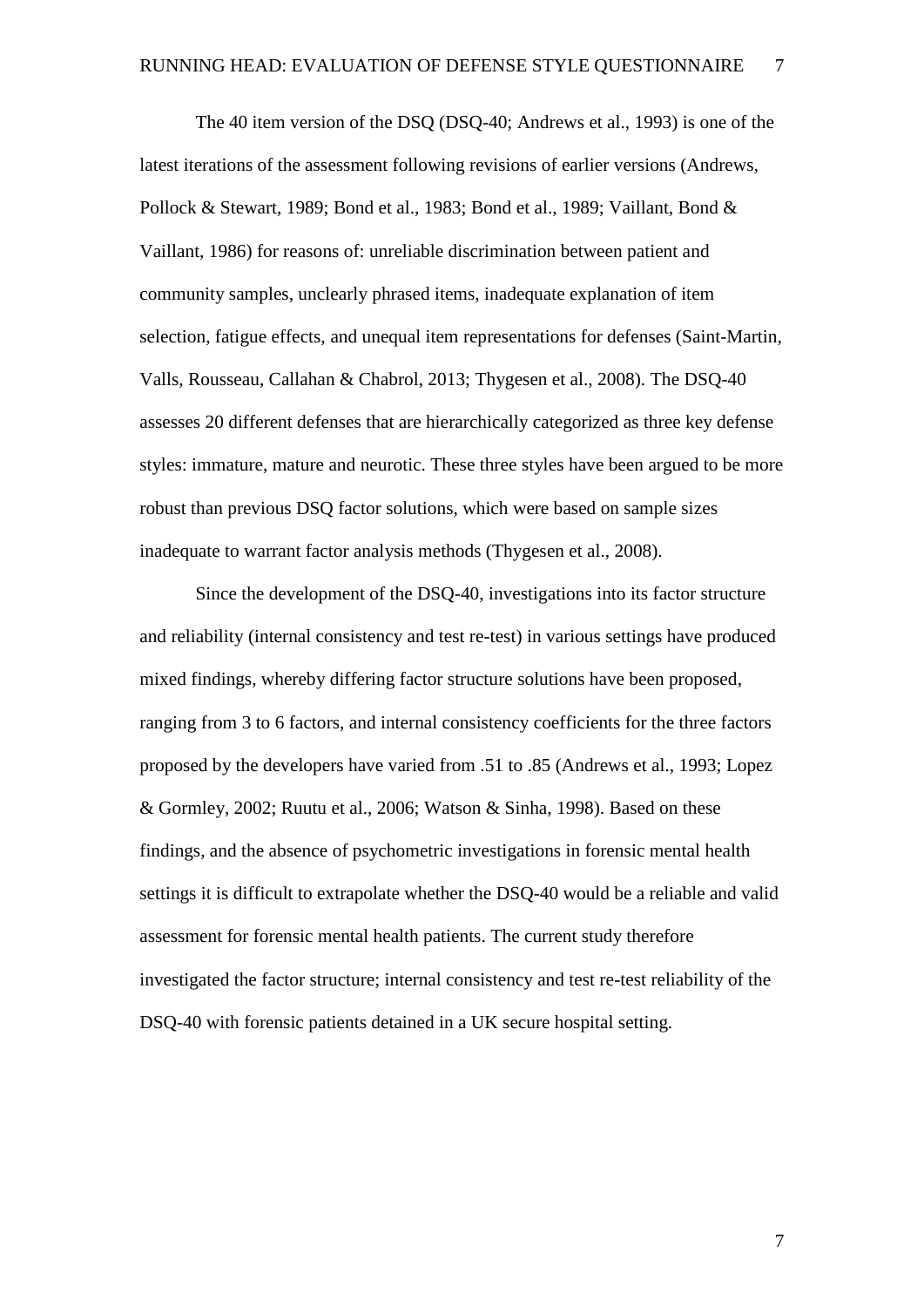#### **Method**

#### **Design**

A cross sectional correlational study design was applied to investigate the factor structure and internal consistency of the DSQ-40 among a sample of forensic mental health patients. A further prospective design was applied to investigate the test re-test reliability of the assessment.

#### **Participants**

Participants were 160 adult (>18yrs) male forensic mental health patients detained under the Mental Health Act 2007 (HMSO, 2007) in a British high security hospital. Inclusion criteria for the study were: capacity to consent to participate in research and English speaking. Exclusion criteria were: lacking capacity for consent to participate in research; non-English speaking and individual risk to others too high. The mean age of participants was 42 years (s.d. 11.54). Participants represented the broader demographic of the study site, which was included being predominantly of White Caucasian ethnicity, (59.4%); with an index offence of violence (29.4%); and a primary diagnosis of schizophrenia (55.6%). Full demographic features of the participants are outlined in Table 2.

#### **Insert table 2 about here**

#### **Procedure**

One hundred and sixty prospective participants were initially identified from correspondence with clinical care teams at the study site. Of these 135 were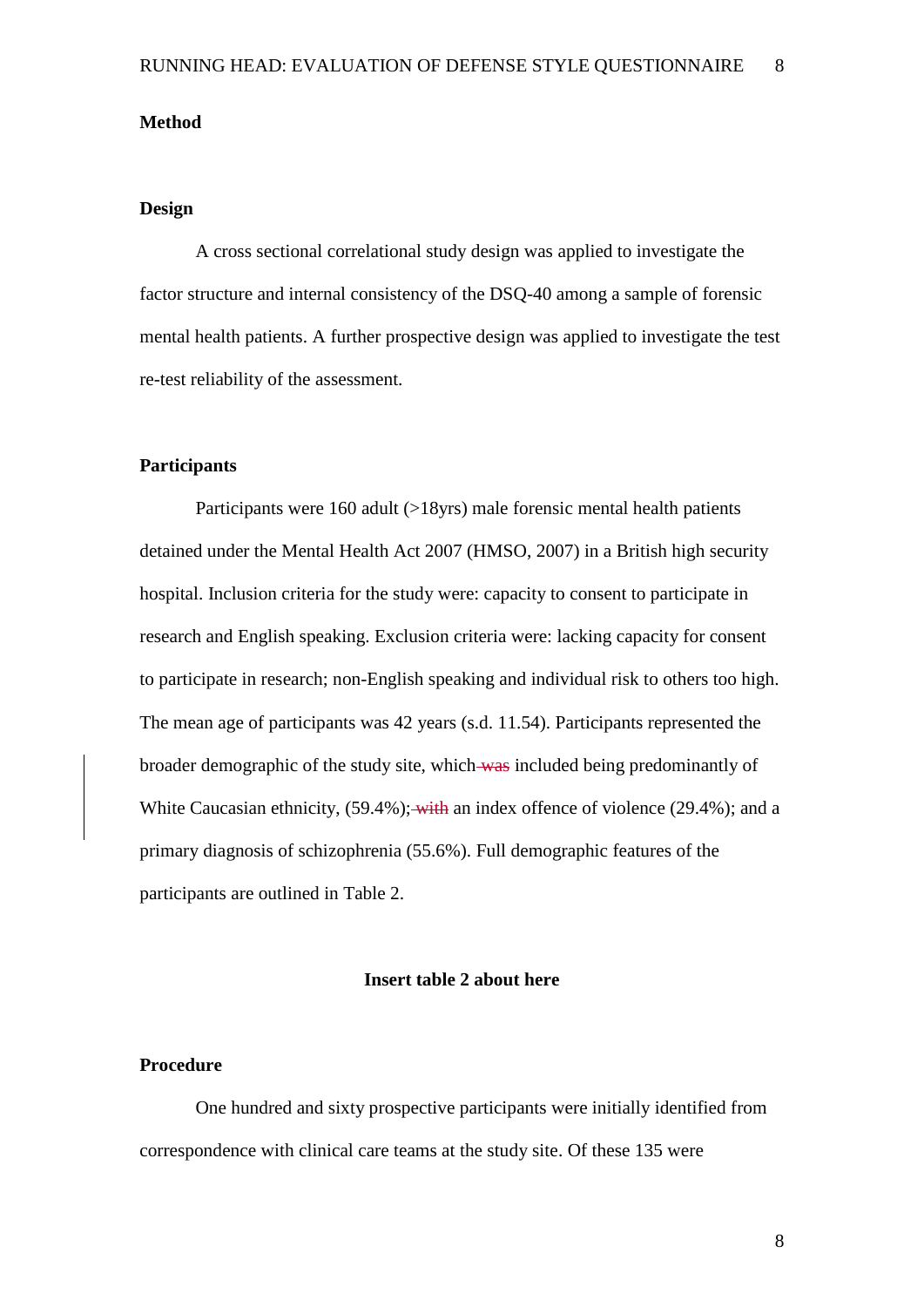approached in the time frame of the study, and provided with an information sheet and consent form. Fifty-three opted in to the study and completed the DSQ-40 at time 1. After an 8-week interval participants were re-approached to complete a further DSQ-40; one participant was withdrawn from stage 2 of the study over mental capacity concerns, but his data were retained from stage 1 as it was anonymised. Nine declined to continue to participate but gave consent for time 1 data to be used leaving a time 2 sample of 42. To increase the sample size for time 1 data, further DSQ-40 data  $(N = 107)$  were collated from existing routinely collected assessments that were completed with patients at the study site on entry to a clinical service. All reported procedures were reviewed and approved by the West London Mental Health Research and Development Consortium and a National Health Service (NHS) Research Ethics Committee.

## **The Defense Style Questionnaire 40-item (DSQ-40; Andrews, Singh & Bond, 1993).**

The DSQ-40 assesses 20 different defenses (see Table 1) that are categorised into one of three factors: mature (4 defenses; 8 items), immature (12 defenses; 24 items), or neurotic (4 defenses; 8 items). Respondents rate individual agreement on 40 statements that correspond to the defense styles, agreement is rated on a 9 point Likert scale, with labels of agreement confined to each end of the scale,  $1 =$  "strongly" disagree" and  $9 =$  "strongly agree", with no descriptor in between. A score for each of the 20 different defenses is calculated by averaging the two questionnaire items that correspond to the defense.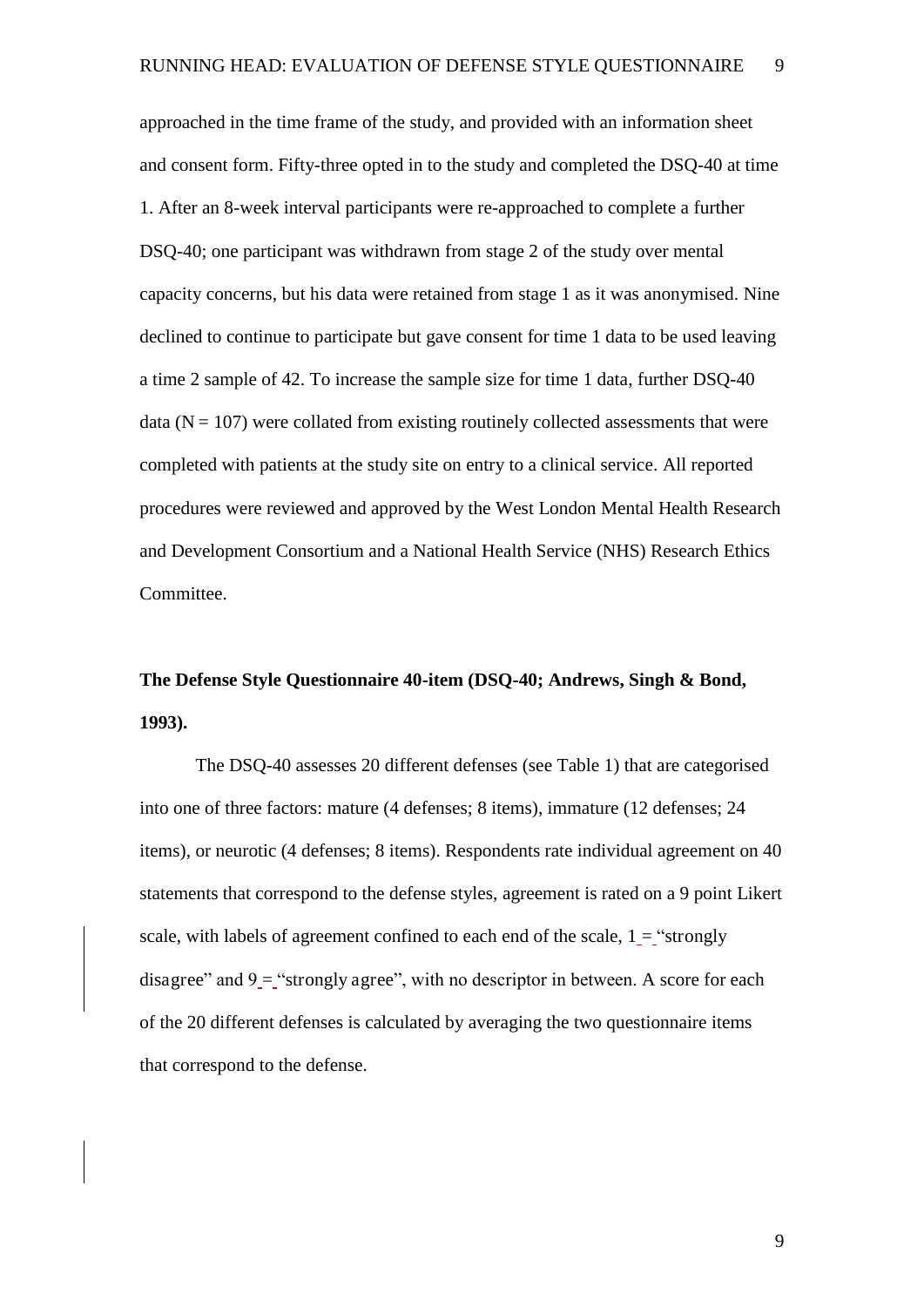#### **Statistical Analyses**

To manage missing data, Little's Missing Completely at Random (MCAR) test was conducted to determine the most appropriate method for missing data imputation. Nine item responses were missing from the data. Little's MCAR test indicated the data were missing at random ( $x^2 = 295.57$ , df = 312, p = .74), and the Expectation Maximation method was used to replace missing values. To control for potential bias from this particular method of imputation; factor, internal consistency and test re-test reliability analyses were conducted on data with and without missing values, and both sets of findings are reported for comparison purposes.

A confirmatory factor analysis, using the Maximum Likelihood extraction method, was conducted to determine the goodness of fit for the three-factor: mature, immature and neurotic, structure of the DSQ-40, as reported by Andrews et al.'s (1993). The analysis was conducted on the item correlation matrix. The rationale for this procedure was informed by recent evidence that has demonstrated the item pairs that represent 20 individual defenses of the three defense styles are not confirmed item parcels in terms of unidimensionality and could lead to biased estimates of parameters and model fit if factor analysed (Wilkinson & Ritchie, 2015). The factor model was tested using the lavaan package for latent variable modelling (Rosseel, 2012), which includes confirmatory factor analysis within the statistical programme R (R Development Core Team, 2011). Goodness of fit for the factor model was evaluated using a range of reported fit indices: chi-square  $(x^2)$  df = p > 0.5 / < 2 x df; Comparative Fit Index (CFI)  $\geq$  0.95; Root Mean Square Error of Approximation  $(RMSEA) \leq 0.05$ ; Standardised Root Mean Square Residual (SRMR)  $\leq 0.05$ . Indices were selected based on recommended criteria to reduce the risk of accepting a poor model fit (Hayduk, 1996; Hu & Bentler, 1999).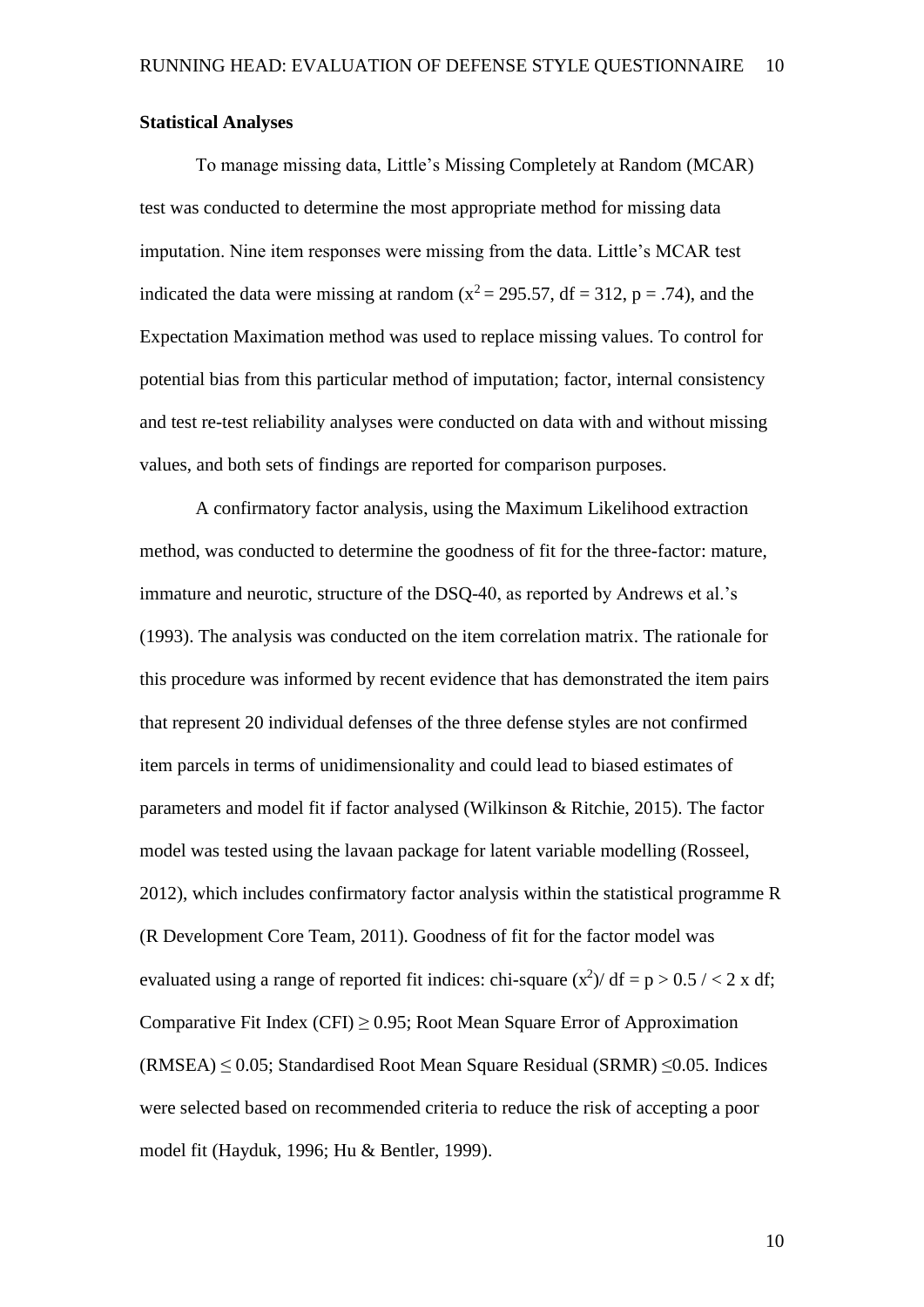To investigate the internal consistency of the three defense styles, indices of reliability, Average Variance Extracted (AVE) and Composite Reliability (CR), were reported using confirmatory factor analysis item loadings. Fornell & Larcker (1981) cut-off criterion were applied:  $AVE \ge 0.7$  'very good', 0.5 'acceptable';  $CR \ge 0.7$ 'acceptable'. For comparison and replication purposes Cronbach's alpha coefficients were also calculated for the three defense styles using the Statistical Programme for the Social Sciences version 21 (SPSS v.21; IBM, 2011). Whilst a range of criterion to indicate an acceptable alpha level for scales have been proposed in the psychometric literature, limitations of setting criterion levels have been indicated (Clark & Watson, 1995; Kline, 2000). The current study therefore reports the specific alpha levels for the three factors and discusses these in the context of proposed criterion and alongside existing research findings for the DSQ-40's reliability. The same procedure was proposed for an exploratory factor analysis.

Structural equation modelling using the Analysis of Moment Structures (AMOS; IBM, 2011) was used to assess the test-retest reliability of the three factors over an eight-week period. No formal criterion of acceptability was set, but the current findings are discussed in the context of existing reliability findings and proposed criterion.

In the event that goodness of fit indices criteria for the confirmatory factor analysis were not met, an exploratory factor analysis was proposed. Based on existing factor structure investigations and discussions of the DSQ-40 and the theoretical position of the proposed three factors, an item level principal components analysis using varimax rotation was planned a priori (Wilkinson & Ritchie, 2015).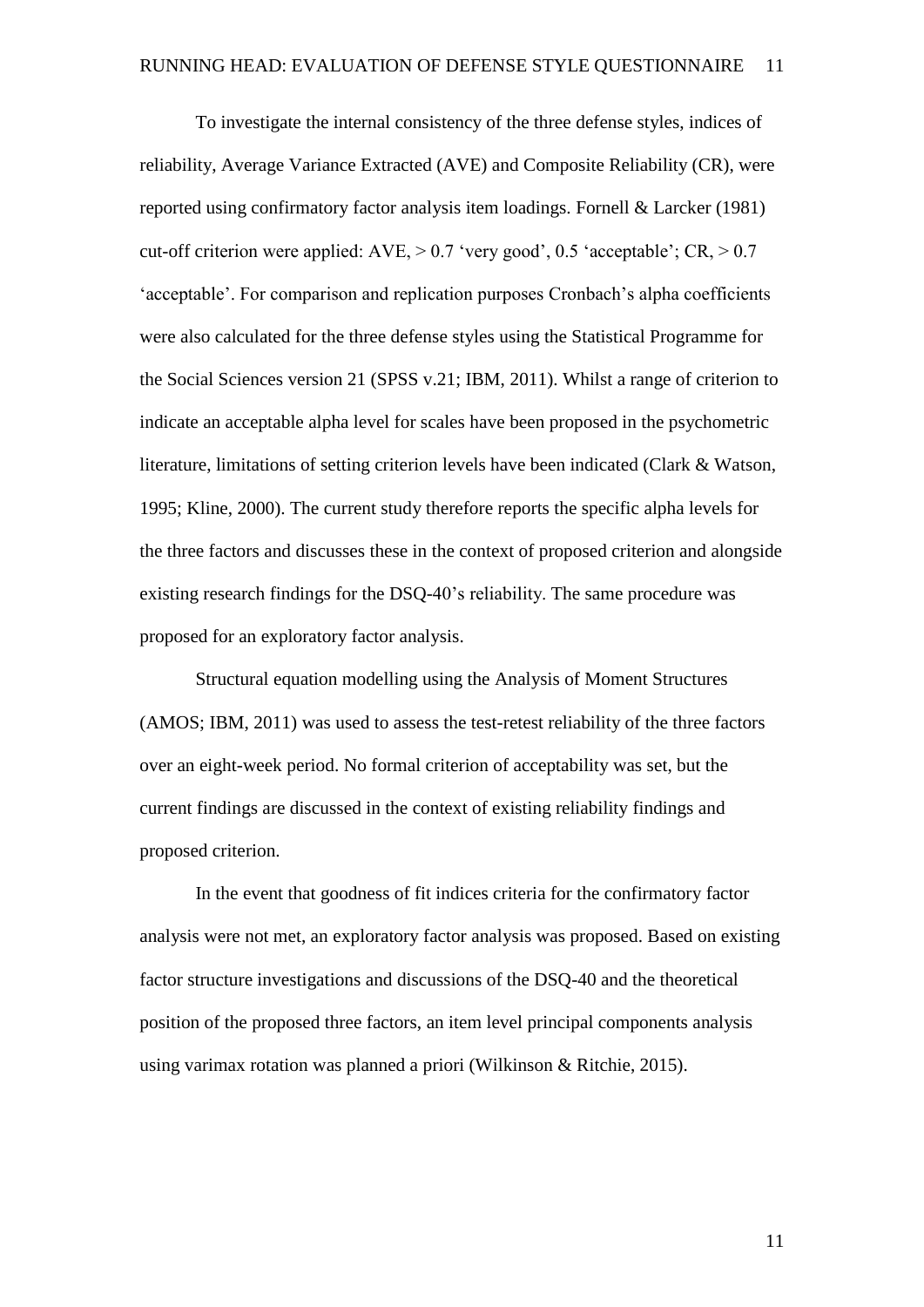#### **Findings**

Means and standard deviations for the 20 different reported defenses for 160 forensic patients are reported in table 3. When compared to DSQ-40 normative data from a community sample the reported defenses were broadly comparable (Andrews et al., 1993). Of note, participants reported a higher level of agreement with statements that represented the defense of projection.

#### **Insert table 3 about here**

#### **Confirmatory Factor Analysis of the DSQ-40**

Goodness of fit indices reported for the confirmatory factor analysis were as follows:  $x^2/df = p < 0.5$ ,  $df = 736$ ; CFI = 0.52; RMSEA = 0.08 (90% CI 0.07-0.08); SRMR = 0.10. Findings were comparable when retaining missing data  $(x^2/df = p <$ 0.5, df =  $698$ ; CFI = 0.59; RMSEA = 0.07; SRMR = 0.09).

#### **Reliability analyses of the DSQ-40**

The AVE, CR and Cronbach's alpha reliability indices for the three factors of the DSQ-40 are reported in table 4. The AVE for all three factors was below the 'acceptable' criterion, ranging from 0.18 to 0.21. One of the CR indices, for the immature factor, met 'acceptable' levels; the remaining factors did not. The immature factor had the highest reported alpha coefficient at .85. A minor improvement to the scale was indicated by the removal of items 4 ("I am able to find good reasons for everything I do") and 16 ("there are always good reasons when things don't work out for me"), both of which represent rationalisation. The mature factor of the DSQ had a lower reported alpha of .65, with no indication of improved internal consistency with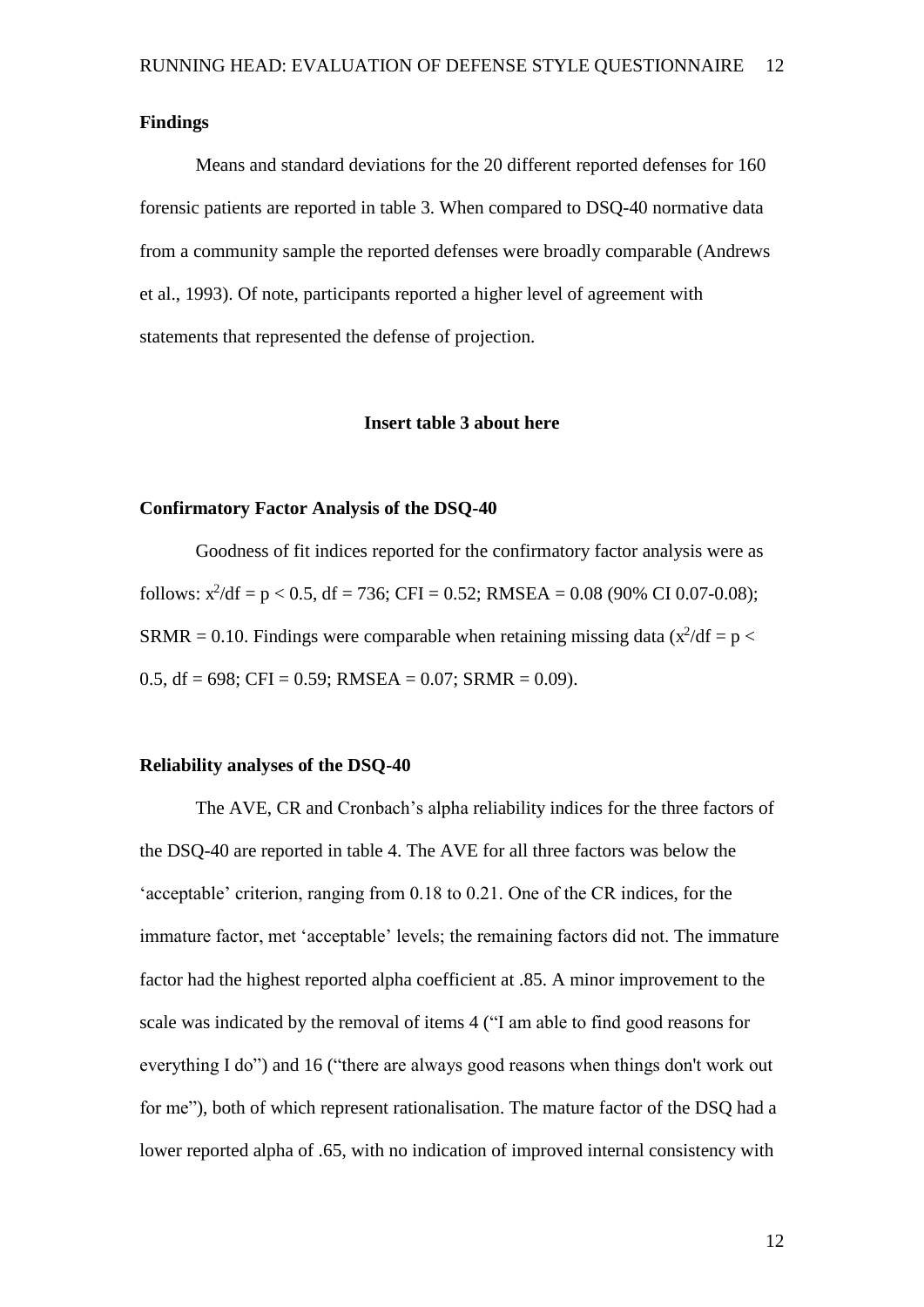the removal of any items. The neurotic factor had the lowest reported alpha level of .53, with a marked increase in internal consistency ( $\alpha$ =.62) with the removal of item 7 ("if someone mugged me and stole my money I'd rather he be helped than punished"). The reported coefficients when missing data was retained were broadly consistent (mature:  $\alpha = .65$ ; neurotic:  $\alpha = .53$ ; immature:  $\alpha = .85$ ), and the recommended items to remove were identical.

#### **Insert table 4 about here**

Test re-test reliability coefficients are reported in figures 1-3. The immature factor yielded the highest correlation over time  $(r = .91)$ , and a small mean change (.02) with goodness of fit indices as follows:  $x^2(273, 133) = 417.65$ , p < .001, RMSEA = .06, CFI = .81. The mature factor had a lower reported correlation ( $r =$ .76), with a small mean change (-.15), and goodness of fit indices as:  $x^2$  (26, 133) = 30.95,  $p = 0.23$ , RMSEA =  $0.04$ , CFI = 0.95. The correlation for the neurotic factor was .70, with a small mean change (.01) and goodness of fit indices as:  $x^2$  (25, 133) = 32.59,  $p = 0.14$ , RMSEA =  $0.05$ , CFI =  $0.91$ . As with the previous analyses, findings were consistent when missing data were retained.

#### **Insert figures 1-3 about here**

#### **Exploratory Factor Analysis**

Principal components analysis of the 40 DSQ items initially identified five DSQ items with 'low' (<0.3) inter-item correlations (items, 1, 7, 16, 24, 35). Factor solutions were investigated with these items included and excluded to establish the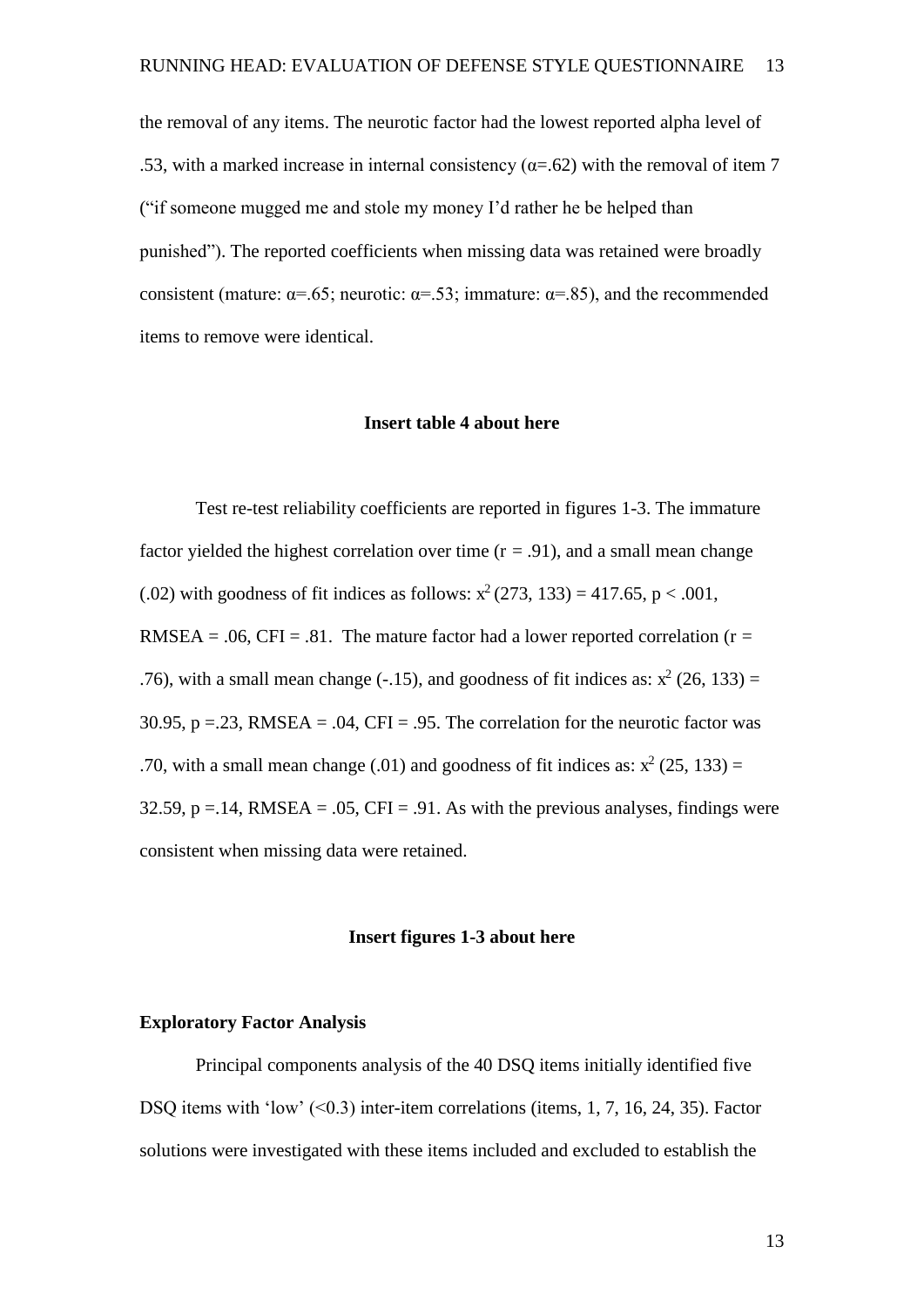most parsimonious factor structure. From the preliminary analysis, factor extraction based on eigenvalue criterion (>1; Kaiser, 1960) indicated an 11-factor solution (10 with low inter item correlations excluded). The number of components explaining the percentage of variance greater than 5% was three (including and excluding low inter item correlations). Scree plots for 40 item and 35 item components indicated six and seven factor solutions, respectively. Three, six and seven factor solutions were therefore examined for interpretability. The most parsimonious solution, assuming the existing DSQ concepts was a three-factor solution with revised item loadings (see table 5). Of note, item 24 did not load on any of the three factors and is therefore excluded from the solution. Whilst the six and seven factor solutions explained greater variance (44 and 48% variance respectively), the conceptual coherence and interpretability of the factors was not evident (see Appendix A).

#### **Insert table 5 about here**

#### **Discussion**

 Limited research has examined forensic patients' psychological defenses despite the advantages that understanding such defences may hold for assessment and treatment purposes. More fundamentally, there have been no psychometric evaluations of the use of defense style assessments with this population. The current study presents the first psychometric evaluation of the self-report DSQ-40 for an adult (>18 years) male forensic inpatient population. On initial inspection, forensic inpatients rated agreement with a wide range of defense styles. This included adaptive defenses to help regulate negative feelings (e.g., use of humour and suppression), and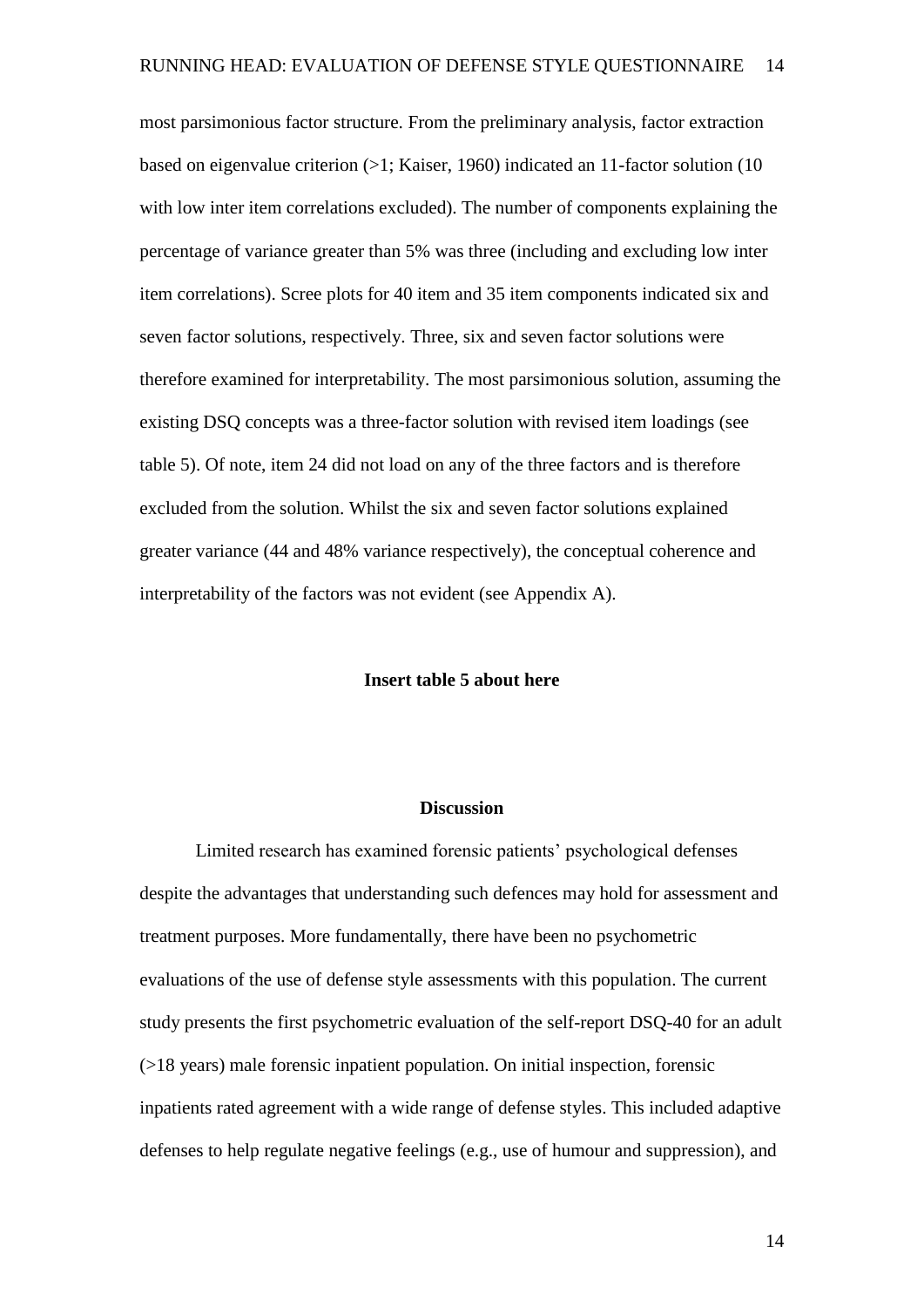defenses that may be effective in the short term, but more problematic over time (e.g., projection and denial). Of note, the sample did not report many marked differences in the use of defenses when compared to a community sample, despite existing evidence of associations between maladaptive defense styles and mental disorders (e.g., Bond, 1986; Watson, 2002). One explanation for the finding could correspond to existing reviews of the DSQ that suggest a poor level of discrimination between clinical and non-clinical populations (Thygesen et al., 2008). Another explanation for the finding, which has been demonstrated in other studies comparing assessment ratings between forensic inpatients and community samples using the DSQ-40 (Andrews et al., 1993; Thygesen et al., 2008), is that the former group will be conscious about responses to assessments and how findings may impact on their detention or treatment (Rogers & Bender, 2003). A clinical implication to inform the level of confidence in self-report would be to consider triangulating additional assessments of impression management when assessing defense styles, or consider observer rated defense assessments (e.g., Defense Mechanisms Rating Sale, DMRS; Perry, 1990). Age could also account for the apparent lack of distinction; given the participants in the current study were, on average, older than participants in the Andrews et al. (1993) evaluation of the DSQ-40, and defenses have been proposed to change with age, in particular mature defenses increasing, and immature and neurotic defenses decreasing over time (Cramer, 1991). A further explanation is that respondents have a biased perspective of their own functioning and (either consciously or unconsciously) over or under emphasise individual abilities or behaviours; which has been evidenced in comparable settings (e.g. Milton et al., 2005). Finally, participants were predominantly on assertive rehabilitation wards at the study site where there is an expectation for patients to actively participate in their treatment to improve mental health and reduce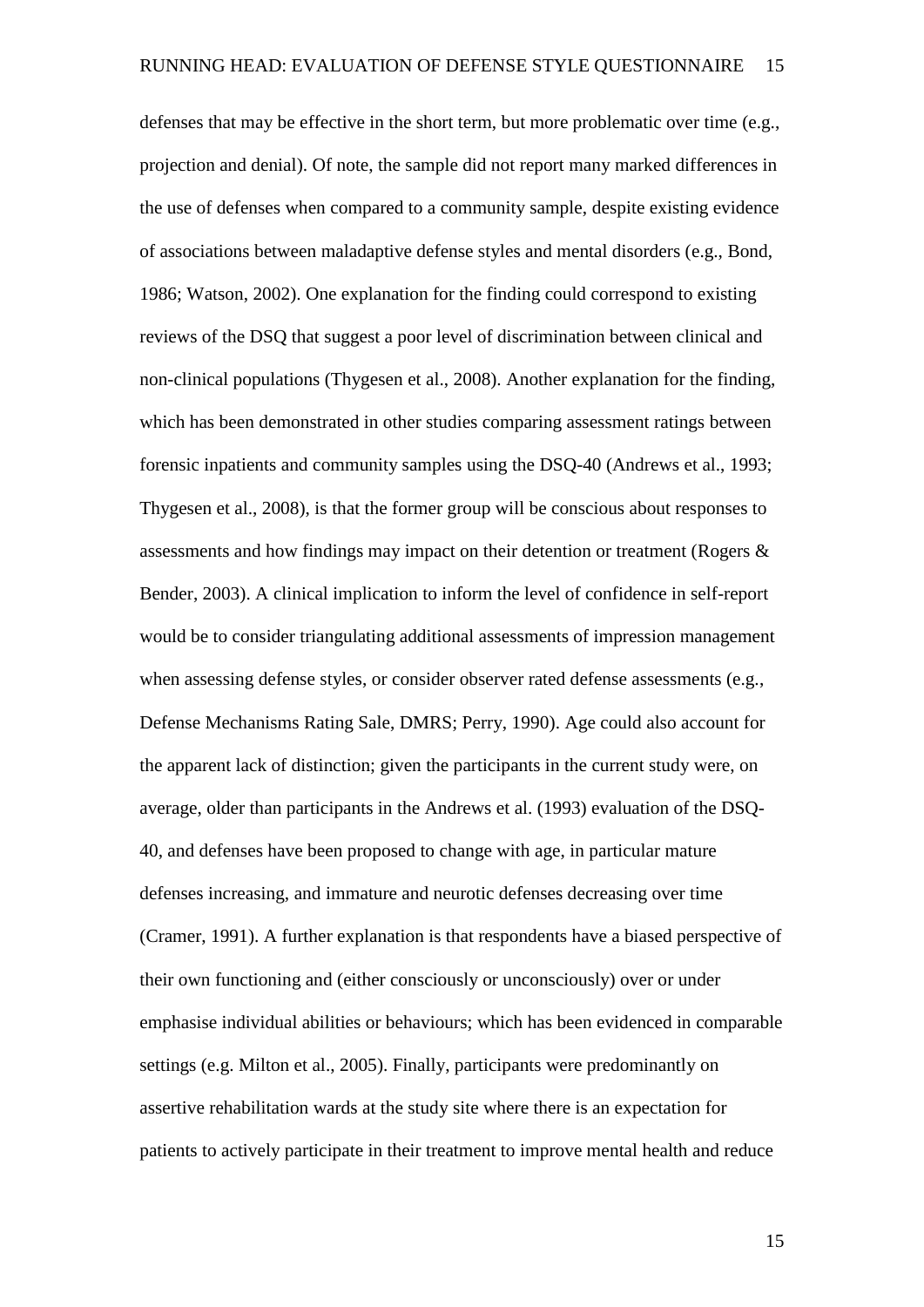risk using the "Recovery" approach, and where the focus is on preparing them for a lesser secure environment, the anticipated next 'step' in their care pathway. This might suggest, albeit tentatively, that these individuals were more stable in mental state and functioning, and able to manage anxieties without relying on or resorting to unhealthy defenses.

The confirmatory factor analysis of the three-factor structure of the DSQ-40 was not empirically supported, based on the reported goodness of fit indices. This finding would therefore suggest caution when applying the three factors of the DSQ-40 to forensic inpatients. This is further emphasised with the reported reliability indices of the mature and neurotic factors which would not meet criterion recommended for 'adequate' internal consistency (e.g., Fornell & Larcker, 1981; Nunnally, 1978). This finding was consistent with reliability indices (Cronbach's alpha) reported for these two factors in non-forensic inpatient samples (Andrews et al., 1993; Lopez & Gormley, 2002; Watson & Sinha, 1998). No improvements from item changes were indicated for the mature factor, and the removal of only one item, representing reaction formation, from the neurotic factor, would only marginally improve the scale. Item revision has been recommended in existing evaluations of the DSQ-40 (i.e. Watson & Sinha, 1998), but based on the current findings, this would not markedly improve the internal consistency of the assessment. The immature factor yielded improved reliability indices (with the exception of AVE), which is also consistent with previously referenced studies (e.g., Andrews et al., 1993). A possible artefact of this difference to the other factors is the higher number of items ( $n = 24$ ), which may inflate internal consistency (Tavakol & Dennick, 2011). Items that could be revised to further improve its reliability, again albeit marginally, both represented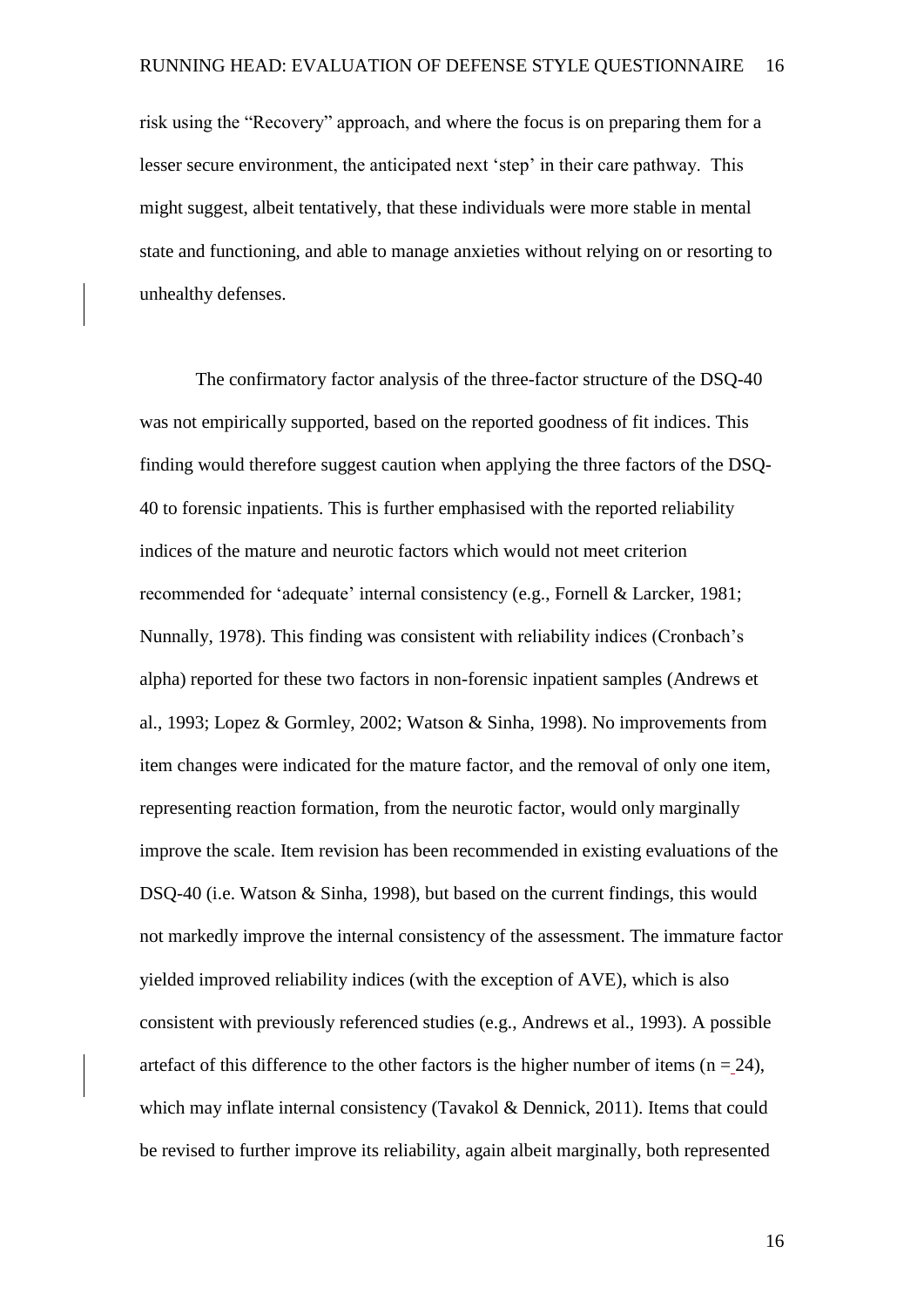the rationalisation defense. One explanation offered is that the wording of these items is insufficient to support the construct validity of this defense. There are no negative connotations to either statement, yet conceptual references to rationalisation are typically in the context of being at fault or feeling regret for one's actions (Vaillant, 1986). The test re-test reliability for the three factors over an eight-week period ranged from .70 to .91, which would suggest the factors are stable when assessed over time, albeit of variable internal consistency. Andrews et al., (1993) reported similar coefficients over a four-week period ( $n = 89$ ; Mature = .75; Neurotic = .78; Immature  $= .85$ ).

A further exploratory factor analysis of the study data did indicate a possible three-factor solution that predominantly corresponded to the three defense styles proposed by Andrews et al., (1993), but with eight (two representing neurotic defenses, and six immature) of the 40 items loading onto different factors. When examining item content there is conceptual scope for immature defenses to represent nervous (neurotic) psychological processes and the reverse is also applicable (see table 5). As has been previously discussed, items 16 appears to be representing a mature, rather than an immature defense response. If taking a parsimonious approach to the factor solutions, the revisions to the three defenses in terms of item content are arguably closest to replicating the original DSQ-40 validation study. However, continued development and testing of theoretical models of defense mechanisms is advised, as has been in view of other psychometric reviews of the DSQ-40, to be confident in its reliability and validity (Wilkinson & Ritchie, 2015). This should include investigations of item face validity, particularly if assuming defenses lie outside of a person's awareness; as these have been limited to date (Chabrol, et al., 2005).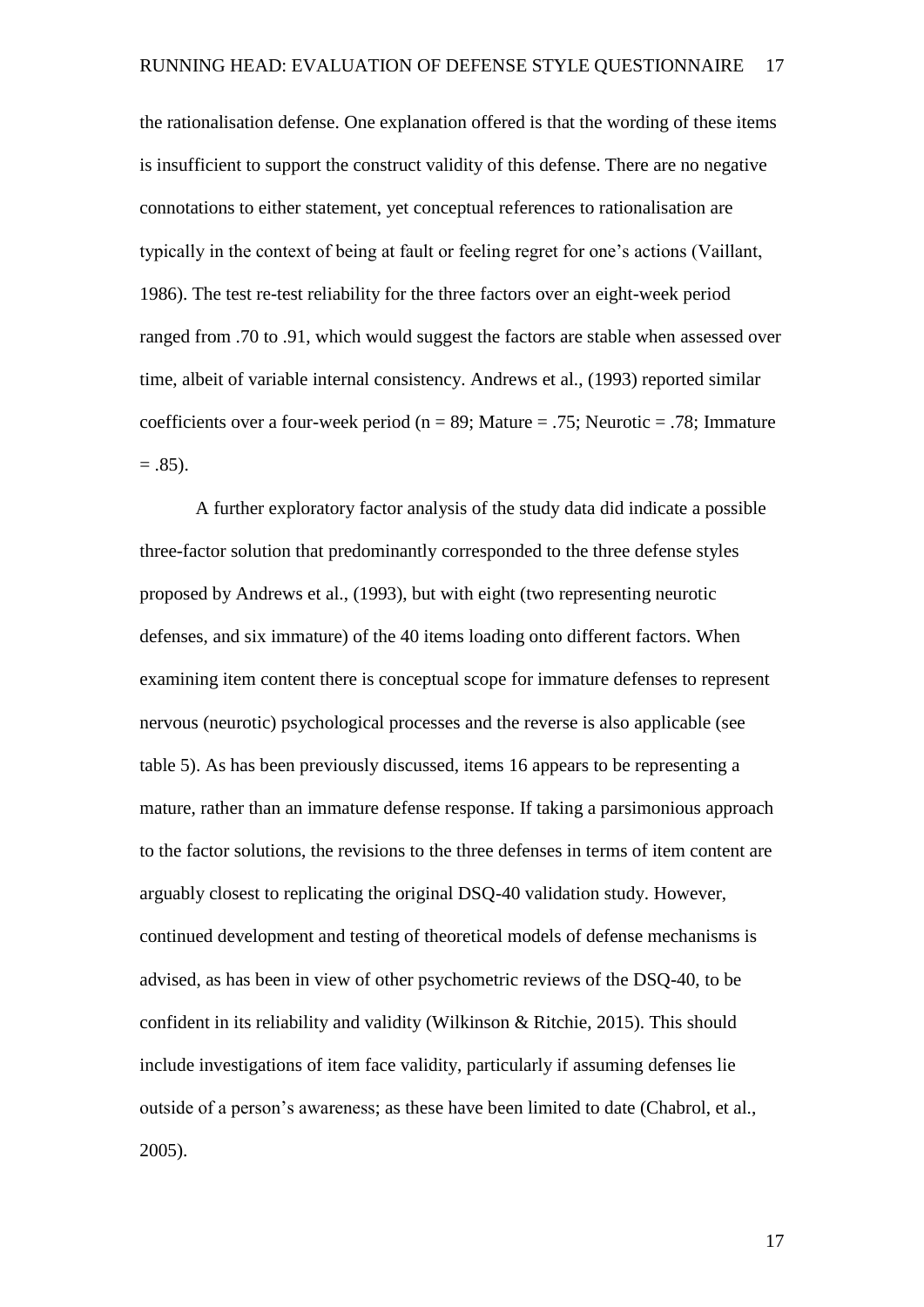A number of limitations of the existing study and future research directions warrant discussion alongside these findings. The study sample size would not qualify as meeting the 'typical' criterion for conducting a confirmatory or exploratory factor analysis (Kline, 2013). However, this minimum sample size rule of thumb may be invalid with other, more robust, criteria such as goodness of fit (for the former) being advised (MacCallum, Widaman, Preacher & Hong, 2001). Further same sample size limitations apply to the internal consistency and test re-test findings, meaning further evaluations of the DSQ-40 in this type of settings are required. Finally, the use of the DSQ-40 as opposed to a version of the DSQ that includes a 'lie-scale' (e.g. DSQ-88; Bond, 1986) may also have been a limitation in terms of accounting for any impression management.

#### **Conclusions**

Based on the reported properties of the DSQ-40 certain recommendations for its continued use with male forensic inpatients are put forward. Use of the original three (higher-order) factor structure may be problematic, given the lack of fit for items to factors, and a more specific focus on the individual defenses or individual item responses may be more meaningful in the context of both case formulation and outcome evaluation. If the factors are applied, then certain revisions to items may be advisable, to at a minimum, improve their coherence. It may also be advisable to either triangulate clinician rated assessments of defenses or include assessments of impression management, to increase confidence in self-reported defense styles.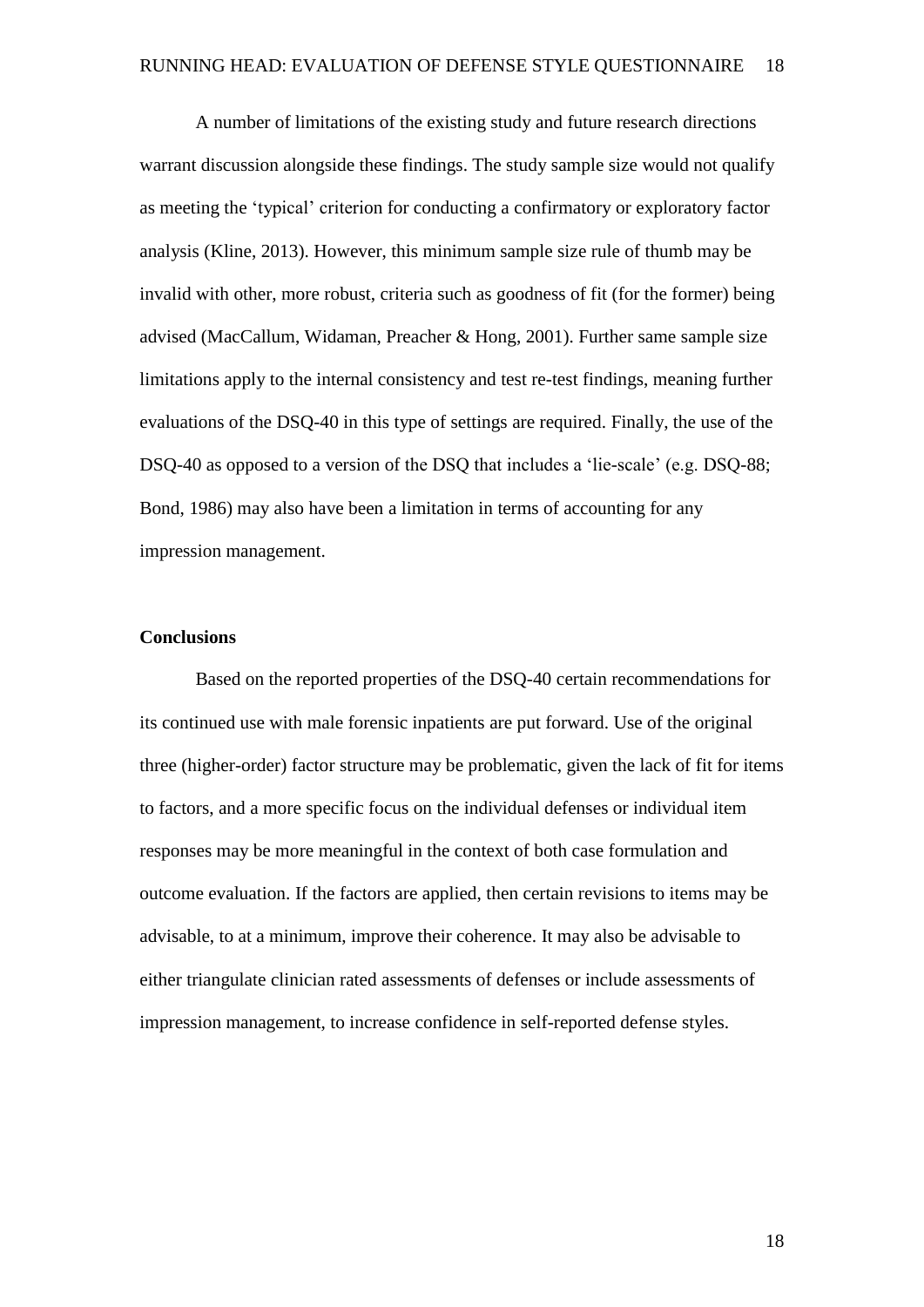#### **References**

- Andrews, G., Pollock, C., & Stewart, G. (1989). The determination of defense style by questionnaire. Archives of General Psychiatry, 46(5), 455-460. doi:10.1001/archpsyc.1989.01810050069011
- Andrews, G., Singh, M., & Bond, M. (1993). The defense style questionnaire. The Journal of Nervous and Mental Disease, 181(4), 246-256. doi:10.1097/00005053-199304000- 00006
- Apter, A., Plutchik, R., Sevy, S., Korn, M., Brown, S., & van Praag, H. (1989) Defense mechanisms in risk of suicide and violence. American Journal of Psychiatry, 146(8), 1027-1031. doi: 10.1176/ajp.146.8.1027
- Arbuckle, J.L. (2006). Amos (version 7.0) [Computer Program]. Chicago: SPSS
- Bateman, A. (1996). Defence mechanisms. In C. Cordess & M. Cox (Eds.), Forensic psychotherapy: Crime, psychodynamics and the offender patient (pp. 41-51). London: Jessica Kingsley Publishers.
- Baumeister, R. F., Dale, K., & Sommer, K. L. (1998). Freudian defense mechanisms and empirical findings in modern social psychology: Reaction formation, projection, displacement, undoing, isolation, sublimation, and denial. Journal of Personality, 66(6), 1081–1124. doi:10.1111/1467-6494.00043
- Bond, M. (1986). Defense style questionnaire. In G. Vaillant (Ed.), Empirical studies of ego mechanisms of defense (pp.126). Washington, DC: American Psychiatric Press.
- Bond, M. (2004). Empirical studies with defense style: relationships with psychopathology and change. Harvard Review of Psychiatry, 12(5), 263-278. doi: 10.1080/10673220490886167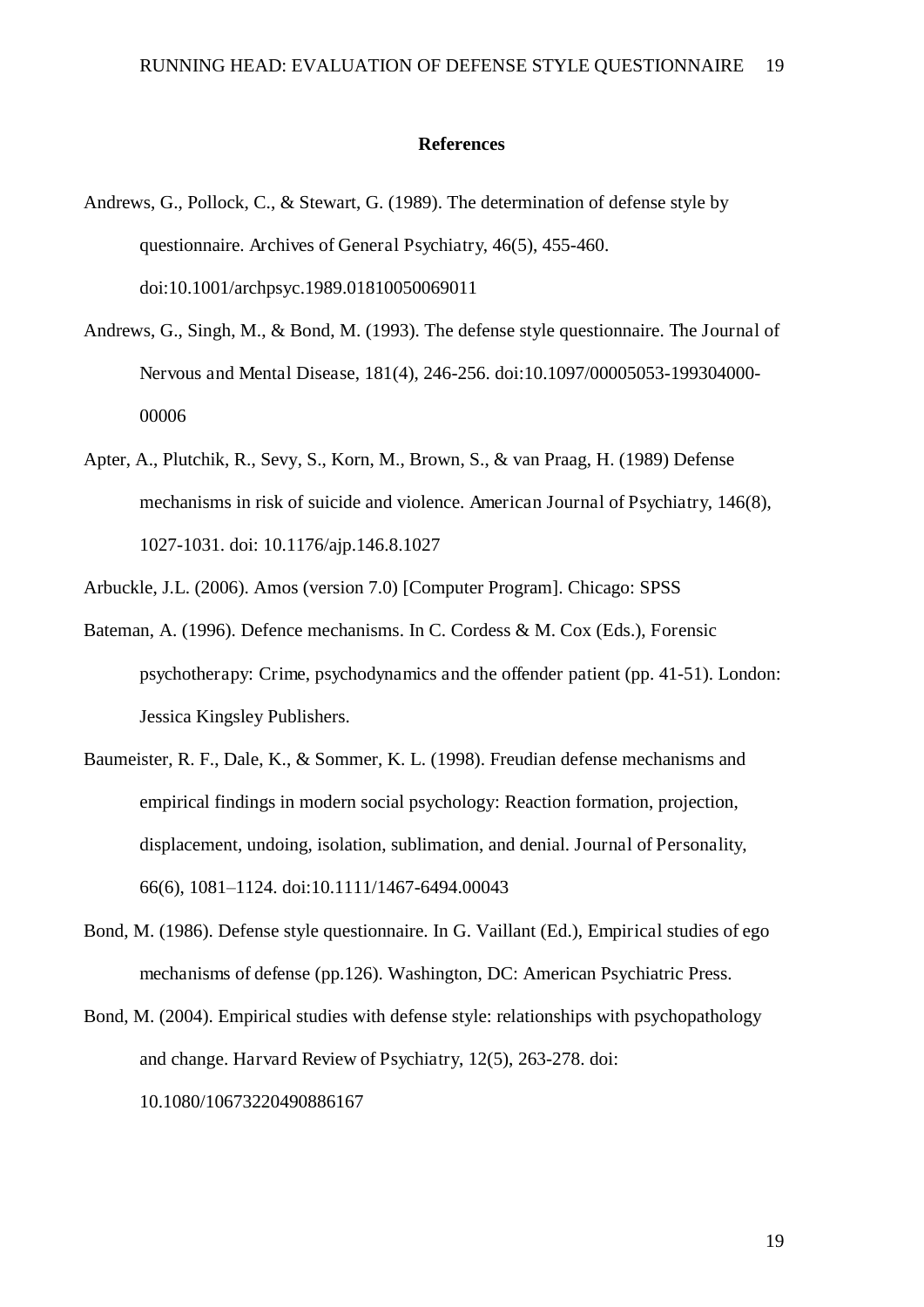- Bond, M., Gardner, S., Christian, J., & Sigal, J. (1983). Empirical study of self-rated defense styles. Archives of general psychiatry, 40(3), 333-338. doi: 10.1001/archpsyc.1983.01790030103013
- Bond, M., Christopher, J., Gautier, M., Goldenberg, M., Oppenheimer, J., & Simand, J. (1989). Validating the self-report of defense styles. Journal of Personality Disorders, 3(2), 101-112. doi: 10.1521/pedi.1989.3.2.101
- Bond, M., & Vaillant, G. (1986). An empirical study of the relationship between diagnosis and defense style. Archives of General Psychiatry, 43(3), 285-288. doi: 10.1001/archpsyc.1983.01790030103013
- Bowins, B.E. (2004). Psychological defense mechanisms: a new perspective. American Journal of Psychoanalysis, 64(1), 1-26. doi: 10.1023/B:TAJP.0000017989.72521.26
- Chabrol, H., Rousseau, A., Rodgers, R., Callahan, S., Pirlot, G., & Sztulman, H. (2005). A study of the face-validity of the 40 item version of the defense style questionnaire (DSQ-40). The Journal of Nervous and Mental Disease, 193(11), 1-4. doi: 10.1097/01.nmd.0000185869.07322.ed
- Clark, L. A., & Watson, D. (1995). Constructing validity: Basic issues in objective scale development. Psychological Assessment, 7(3), 309-319. doi : 10.1037/1040- 3590.7.3.309
- Cooper, S. H. (1998). Changing notions of defense within psychoanalytic theory. Journal of Personality, 66(6), 947–964. doi:10.1111/1467-6494.00038
- Corrigan, P. (2004). How stigma interferes with mental health care. American Psychologist, 59(7), 614-625. doi: 10.1037/0003-066X.59.7.614
- Cramer, P. (1987). The development of defense mechanisms. Journal of Personality, 55(4), 597-614. doi: 10.1111/j.1467-6494.1987.tb00454.x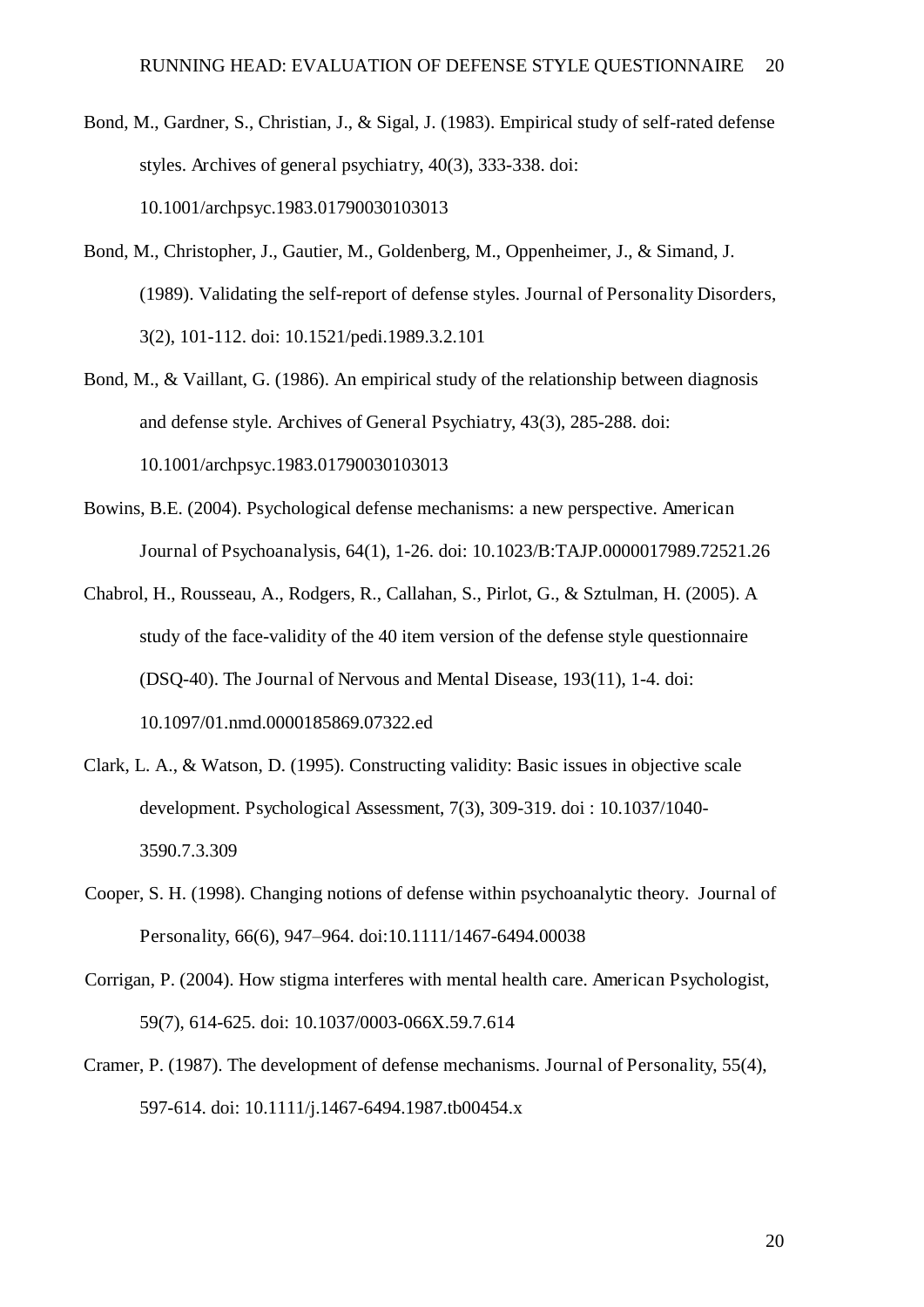- Cramer, P. (1991). The development of defense mechanisms; theory, research, and assessment. New York, USA: Springer-Verlag.
- Cramer, P. (1997), Evidence for change in children's use of defense mechanisms. Journal of Personality, 65(2), 233–247. doi:10.1111/j.1467-6494.1997.tb00954.x
- Cramer, P. (1998). Coping and defense mechanisms: What's the difference? Journal of Personality, 66(6), 920-946. doi: 10.1111/1467-6494.00037
- Cramer, P. (2000). Defense mechanisms in psychology today: further processes for adaptation. American Psychologist, 55(6), 637-646. doi: 10.1037//0003- 066X.55.6.637
- Davidson, K., & MacGregor, M. W. (1998). A critical appraisal of self-report defense mechanism measures. Journal of Personality, 66(6), 965–992. doi:10.1111/1467- 6494.00039
- Fenichel, O. (1945). The psychoanalytic theory of neurosis. New York: Norton & Company.
- Fornell, C. G., & Larcker, D. F. (1981). Evaluating structural equation models with unobservable variables and measurement error. Journal of Marketing Research, 18(1), 39–50. doi: 10.2307/3151312
- Freud, A. (1968). The ego and the mechanisms of defense. London: Hogarth Press and Institute of Psycho-Analysis.
- Freud, S. (1926). Inhibitions, symptoms and anxiety. New York: Norton Publishing.
- Gleser, G., & Ihilevich, D. (1969). An objective instrument for measuring defense mechanisms. Journal of Consulting and Clinical Psychology, 33(1), 51–60. doi: 10.1037/h0027381
- Hayduk, L. (1996). LISREL: issues, debates, and strategies. Baltimore: Johns Hopkins University.
- HMSO. (2007). The Mental Health Act 2007, c12.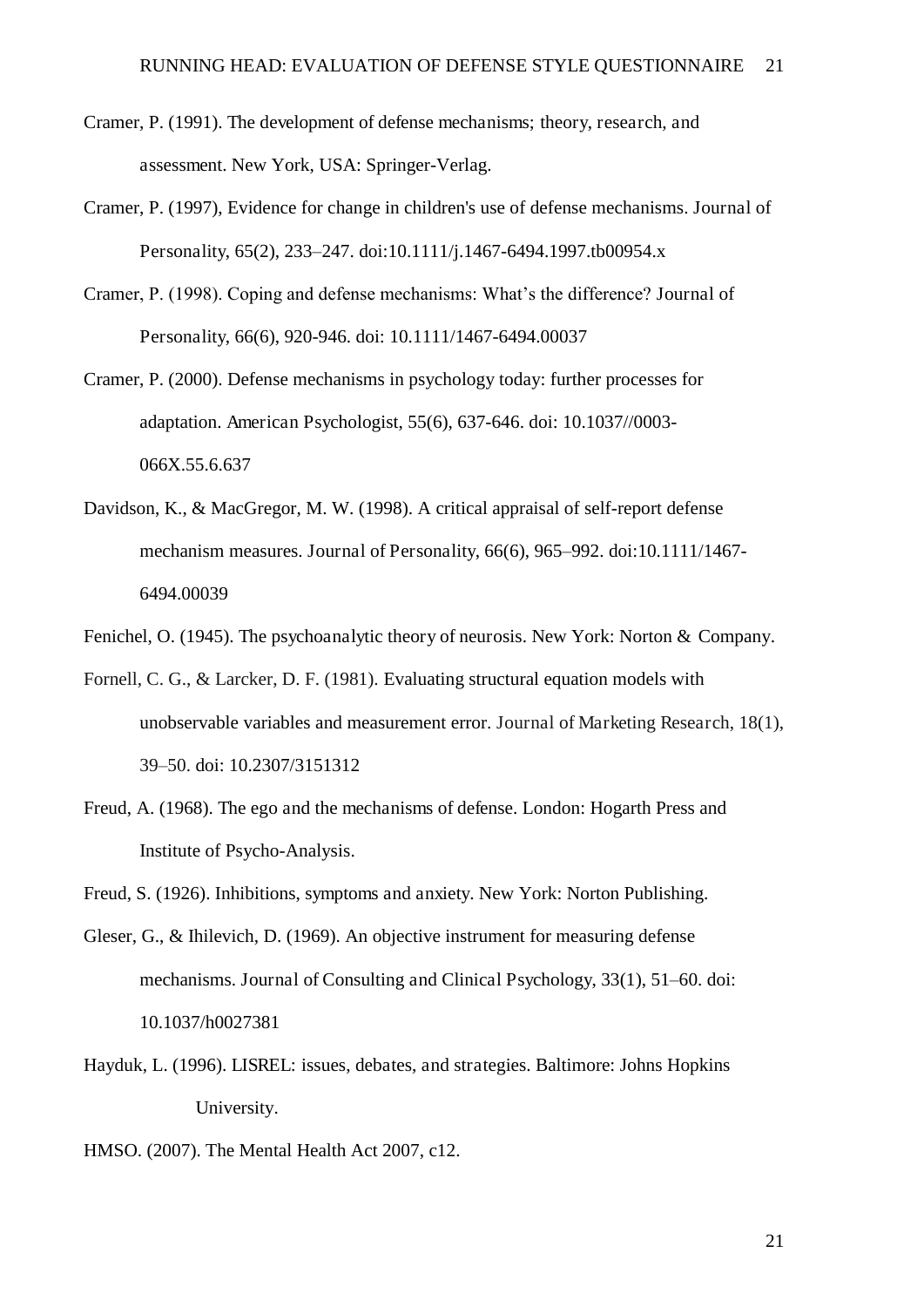- Holmes, D. (1968). Dimensions of projection. Psychological Bulletin, 69(4), 248-268. doi: 10.1037/h0025725
- Holmes, D. (1978). Projection as a defense mechanism. Psychological Bulletin, 85(4), 677-688. doi: 10.1037/0033-2909.85.4.677

Horvath, A. (2001). The alliance. Psychotherapy: Theory, Research, Practice, Training, 38(4), 365-372. doi: 10.1037/0033-3204.38.4.365

- Hu, L., & Bentler, P. (1999). Cutoff criteria for fit indices in covariance structure analysis: Conventional criteria versus new alternatives. Structural Equation Modeling, 6(1), 1- 55. doi: 10.1080/10705519909540118
- Huband, N., Duggan, C., McCarthy, L., Mason, L., & Rathbone, G. (2014), Defence styles in a sample of forensic patients with personality disorder. Personality and Mental Health, 8(3), 238–249. doi:10.1002/pmh.1266
- IBM Corp. Released 2011. IBM SPSS Statistics for Windows, Version 20.0. Armonk, NY: IBM Corp.
- Joffe, P., & Naditch, M. (1977). Paper and pencil measures of coping and defending processes. In N. Haan (Ed.), Coping and defending: Processes of self-environment organization (pp. 280–297). New York: Academic Press.
- Johnson, J., Bornstein, R., & Krukonis, A. (1992). Defense styles as predictors of personality disorder symptomatology. Journal of Personality Disorders, 6(4), 408-416. doi: 10.1521/pedi.1992.6.4.408
- Kaiser, H.F. (1960). The application of electronic computers to factor analysis. Educational and Psychological Measurement, 20(1), 141-151. doi: 10.1177/001316446002000116
- Kernberg, O. (1967). Borderline personality organisation. Journal of the American Psychoanalytic Association, 15(3), 641-685. doi: 10.1177/000306516701500309 Klein, R. (1975). The psychoanalysis of children. London: Hogarth Press.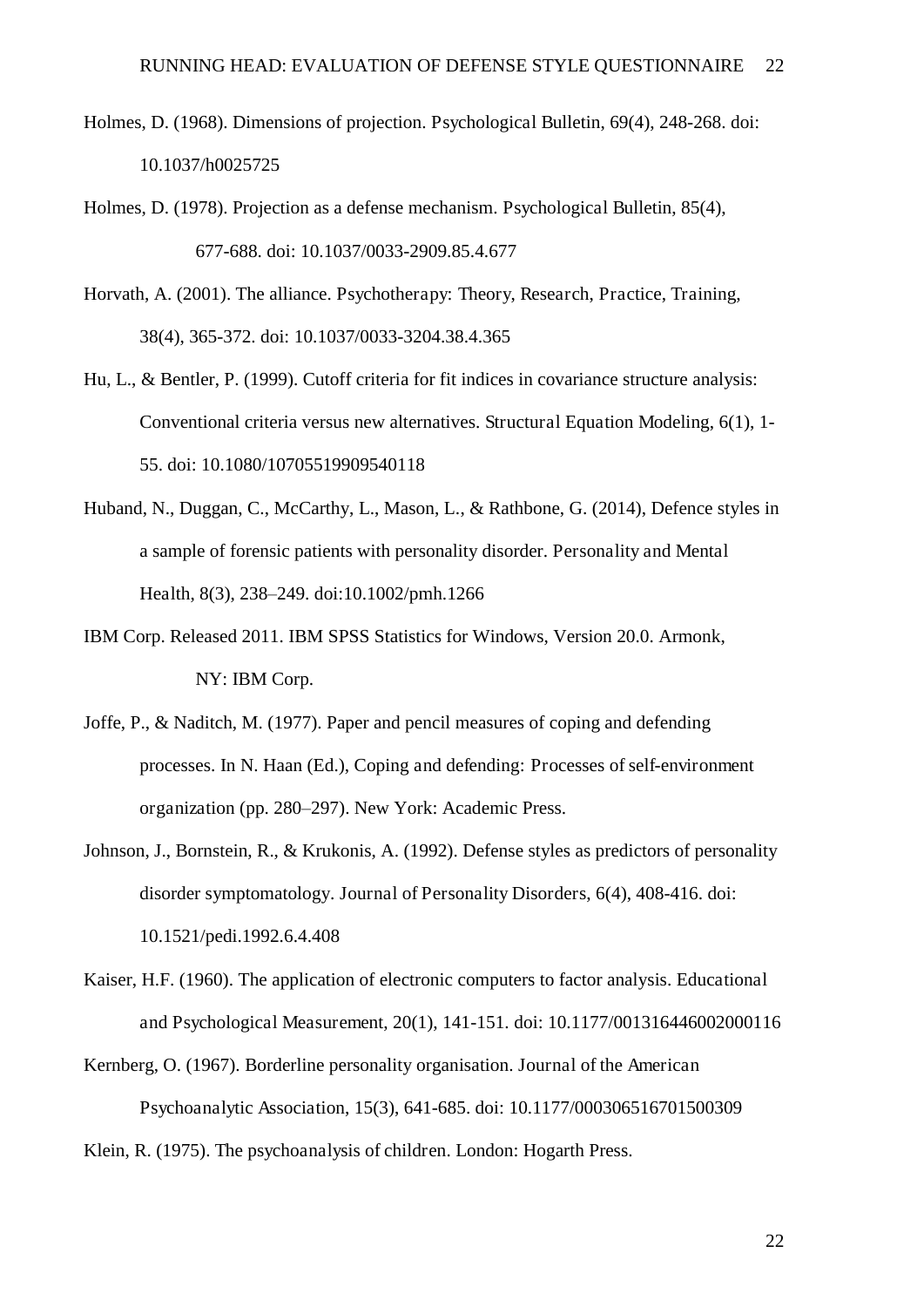Kline, P. (2000). Handbook of psychological testing. London: Routledge.

- Kline, R. (2013). Exploratory and confirmatory factor analysis. In Y. Petscher, C. Schatschneider, & D. Compton (Eds.), Applied quantitative analysis in the social sciences (pp. 171-207). New York, USA: Routledge.
- Lopez, F., & Gormley, B. (2002). Stability and change in adult attachment style over the first-year college transition: Relations to self-confidence, coping, and distress patterns. Journal of Counseling Psychology, 49(3), 355–364. doi: 10.1037//0022- 0167.49.3.355
- MacCallum, R.C., Widaman, K.F., Preacher, K.J., & Hong, S. (2001) Sample size in factor analysis: The role of model error. Multivariate Behavioural Research, 36(4), 611-637. doi: 10.1207/S15327906MBR3604\_06
- MacGregor, M.W., Davidson, K.W., Barksdale, C., Black, S., & MacLean, D. (2003). Adaptive defense use and resting blood pressure in a population-based sample. Journal of Psychosomatic Research, 55, 531-541.
- Menditto, A. A. (2002). A social-learning approach to the rehabilitation of individuals with severe mental disorders who reside in forensic facilities. Psychiatric Rehabilitation Skills, 6(1), 73-93. doi 10.1080/10973430208408423
- Milton, J., McCartney, M., Duggan, C., Evans, C., Collins, M., McCarthy, L., & Larkin, E. (2005). Beauty in the eye of the beholder? How high security hospital psychopathically-disordered patients rate their own interpersonal behaviour. The Journal of Forensic Psychiatry and Psychology, 16(3), 552-565. doi: 10.1080/14789940500098194
- Moore, E. (2012). Personality disorder: Its impact on staff and the role of supervision. Advances in Psychiatric Treatment, 18(1), 44-55. doi: 10.1192/apt.bp.107.004754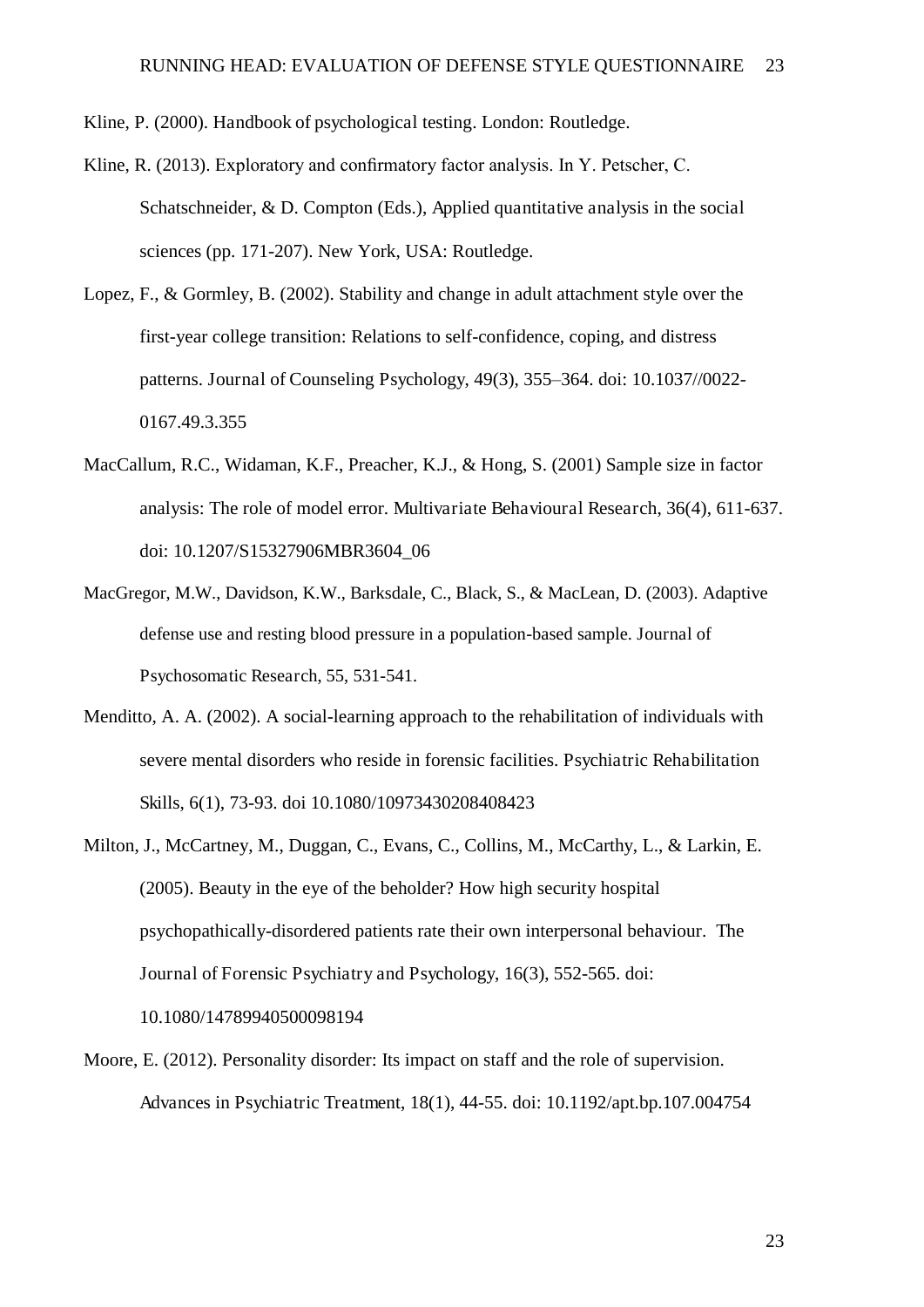Nickel, R., & Egle, U.T. (2006) Psychological defense styles, childhood adversities and psychopathology in adulthood. Child Abuse & Neglect, 30(2), 157-170. doi: 10.1016/j.chiabu.2005.08.016

Nunnally, J. (1978). Psychometric theory (2nd ed.). New York: McGraw-Hill.

- Perry, J. C. (1990). Defense mechanism rating scale. Boston, MA: Cambridge Hospital-Harvard Medical School.
- Perry, J., & Cooper, S. (1986). A preliminary report on defenses and conflicts associated with borderline personality disorder. Journal of the American Psychoanalytic Association, 34(4), 863-893. doi: 10.1177/000306518603400405
- Plutchik, R., Kellerman, H. & Conte, H. (1979). A structural theory of ego defense and emotions. In C. Izard (Ed.), Emotions in personality and psychopathology (pp. 229– 257). New York: Plenum Press.
- R Development Core Team. (2011). R: A language and environment for statistical computing. Vienna, Austria: R Foundation for Statistical Computing. Available from http://www.R-project.org
- Rogers, R., & Bender, S. D. (2003). Evaluation of malingering and deception. Handbook of Psychology, 2(2), 109–129. doi: 10.1002/0471264385.wei1107
- Rosseel, Y. (2012). Lavaan: An R package for structural equation modeling. Journal of Statistical Software, 48(2), 1-36. doi: 10.18637/jss.v048.i02
- Ruuttu, T., Pelkonen, M., Holi, M., Karlsson, L., Kiviruusu, O., Heilä, H., Tuisku, V., Tuulio, Henriksson, A., & Marttunen, M. (2006). Psychometric properties of the defense style questionnaire (DSQ-40) in adolescents. Journal of Nervous and Mental Disease, 194(2), 98-105. doi: 10.1097/01.nmd.0000198141.88926.2e
- Saint-Martin, C., Valls, M., Rousseau, A., Callahan, S., & Chabrol, H. (2013). Psychometric evaluation of a shortened version of the 40-item defense style questionnaire.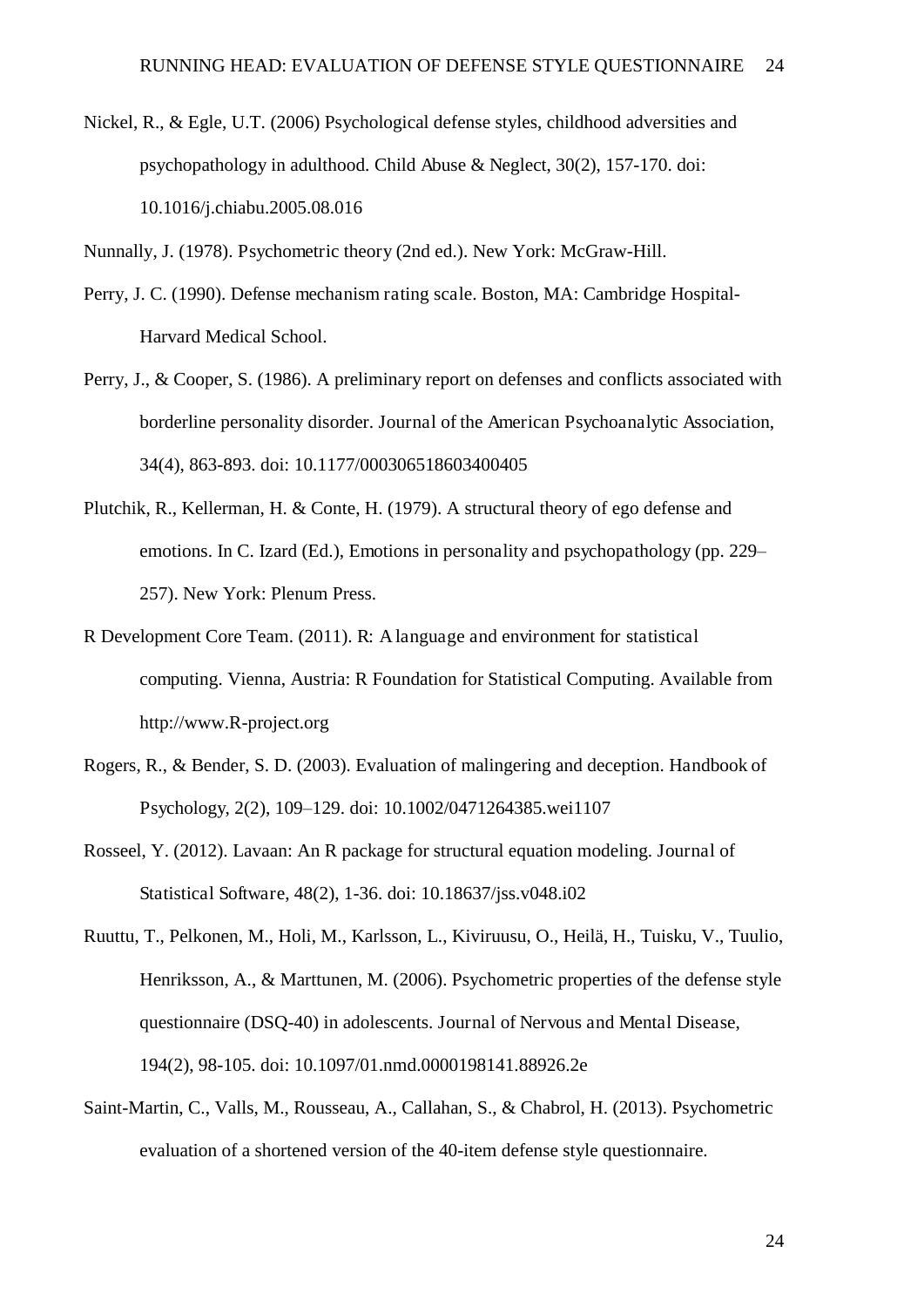International Journal of Psychology & Psychological Therapy, 13(2), 215-224. Retrieved from: http://www.ijpsy.com

- Tavakol, M., & Dennick, R. (2011). Making sense of Cronbach's alpha. International Journal of Medical Education, 2, 53-55. doi: 10.5116/ijme.4dfb.8dfd
- Taylor, P. (1998). Patients as intimate partners resolving a policy crisis. In C. Kaye, & A. Franey (Eds.), Managing high security psychiatric care (pp. 136-154). London: Jessica Kingsley Publishers.
- Taylor, P.J., Grounds, A., & Snowden, P. (1993). Forensic psychiatry in the National Health Service of England & Wales. In J. Gunn & P.J. Taylor (Eds.), Forensic psychiatry: Clinical, legal and ethical issues (pp. 709-710). Oxford: Butterworth-Heinemann.
- Thygesen, K., Drapeau, M., Trijsburg, R., Lecours, S., & de Roten, Y. (2008). Assessing defense styles: factor structure and psychometric properties of the new defense style questionnaire 60 (DSQ-60). International Journal of Psychology and Psychological Therapy, 8(2), 171-181. Retrieved from: http://www.ijpsy.com
- Vaillant, G. (1971). Theoretical hierarchy of adaptive ego mechanisms: a 30-year follow-up of 30 men selected for psychological health. Archives of General Psychiatry, 24(2), 107-118. doi:10.1001/archpsyc.1971.01750080011003.
- Vaillant, G. (1976). Natural history of male psychological health, V: the relation of choice of ego mechanisms of defense to adult adjustment. Archives of General Psychiatry, 33(5), 535-545. doi: http://dx.doi.org/10.1001/archpsyc.1976.01770050003001
- Vaillant, G. (1977). Adaptation to life. Boston: Little, Brown.
- Vaillant, G. (1986). Empirical studies of ego mechanisms of defense. Washington, DC: American Psychiatric Press.
- Vaillant, G. (1992). Ego mechanisms of defense: A guide for clinicians and researchers. USA: American Psychiatric Press.